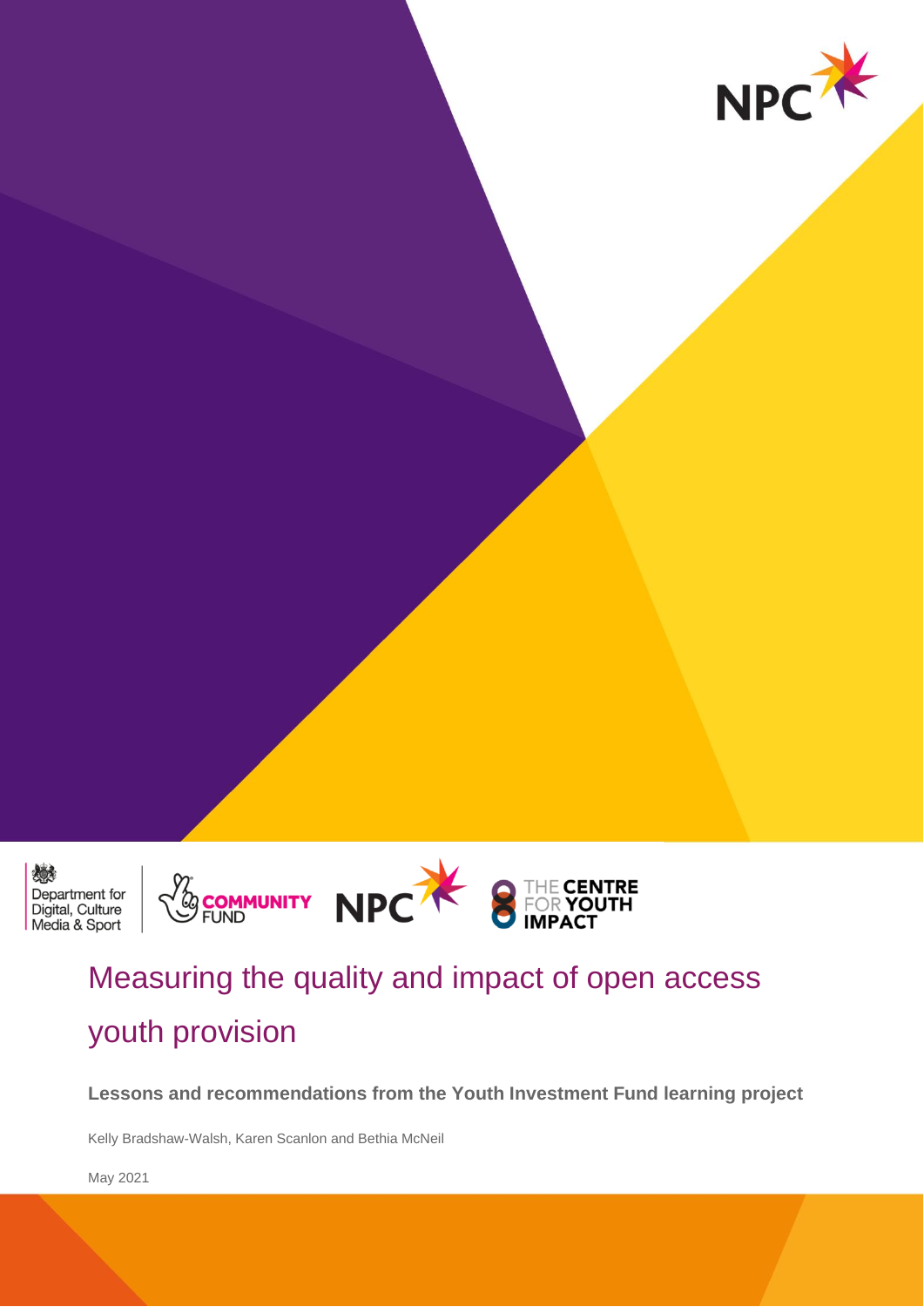# **Contents**

| 4. What we learnt: review and recommendations for future measurement14         |  |
|--------------------------------------------------------------------------------|--|
|                                                                                |  |
|                                                                                |  |
|                                                                                |  |
| Appendix B: Revised bank of feedback questions to be used with young people 25 |  |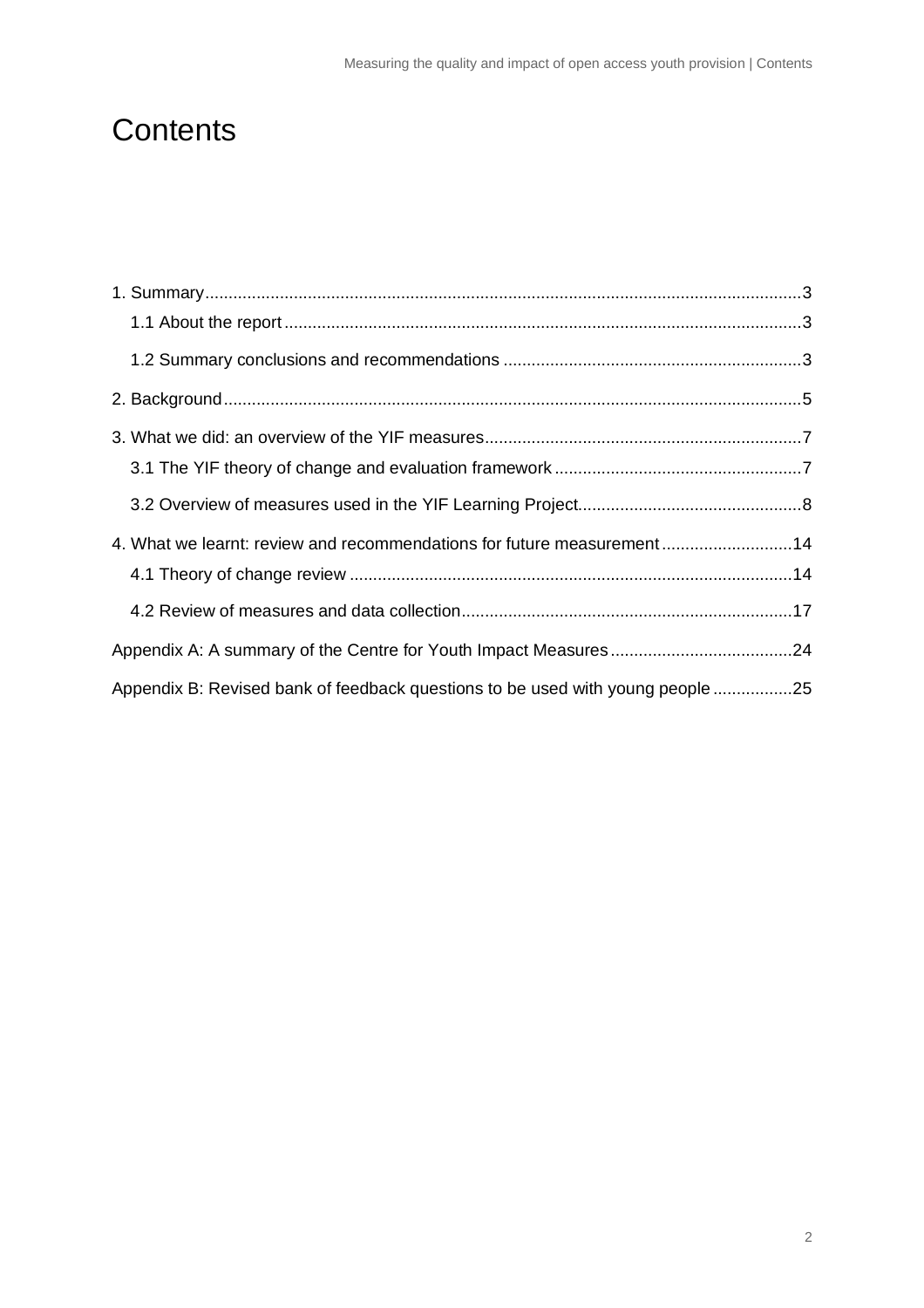# <span id="page-2-0"></span>1. Summary

This paper is part of the legacy resources based on the [Youth Investment Fund \(YIF\)](https://www.youthimpact.uk/yif-learning-project)  [learning project.](https://www.youthimpact.uk/yif-learning-project) It is intended to inform future measurement of the quality and impact of open access youth provision.

# <span id="page-2-1"></span>**1.1 About the report**

Section 2 provides background to the Fund, and Section 3 provides a brief description of the theory of change and measures used in the YIF shared evaluation. Section 4 provides a review of the YIF theory of change and measures alongside recommendations for future measurement of the quality and impact of open access youth provision.

## <span id="page-2-2"></span>**1.2 Summary conclusions and recommendations**

Looking to the future, and building on the learning from the Youth Investment Fund, we propose an updated shared [theory of change for open access youth provision](https://www.youthimpact.uk/yif-learning-project) (see Figure 4) and a set of revised or alternative measures to help understand and improve impact. These include:

**Feedback** - We recommend the continued use of 'user feedback' questions, which provide regular, embedded opportunities for young people to share their experience and perceptions of provision, alongside systematic, real-time data to inform practice. An extended and revised set of feedback questions is provided in Appendix B.

**Quality** –We recommend the continued use and development of the Social and Emotional Learning Programme Quality Assessment (SEL-PQA) to understand and improve the quality of youth provision, and the adoption of the new, simplified version of the UK SEL-PQA across the youth sector once testing and reporting have been completed (Autumn 2021). See Section 3.2.2 for further information about the SEL-PQA.

**Outcomes** – Whilst the YIF outcomes measure was broadly fit for purpose, feedback from grant holders suggested that collecting outcomes data through questionnaires with young people is very challenging. The Centre for Youth Impact has developed a suite [of measures,](https://www.youthimpact.uk/what-we-do/measuring-youth-provision) building on learning for the YIF, specifically designed to measure different aspects of youth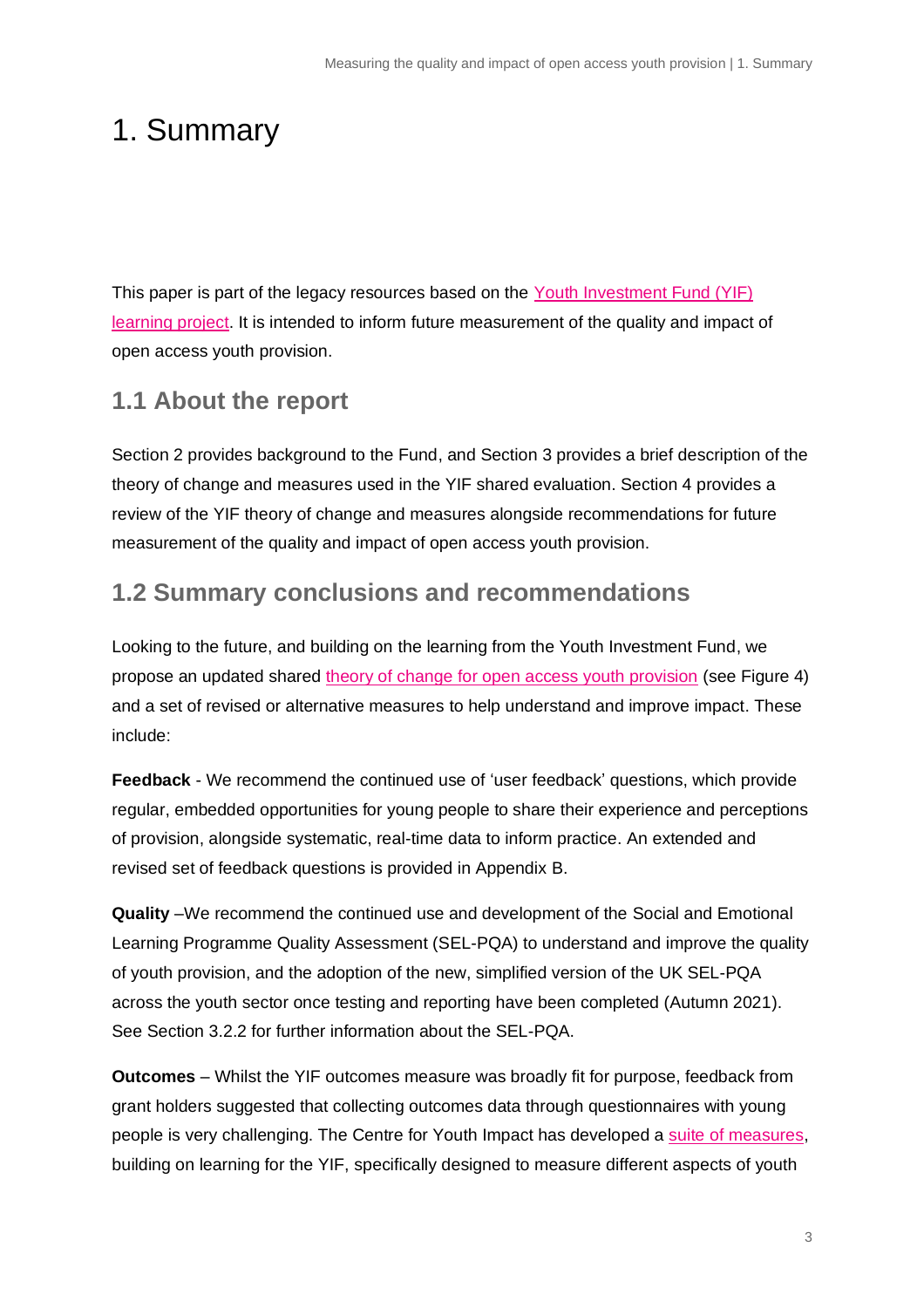provision and align with practice. This includes an observational measure of social and emotional learning (SEL) skills called the Adult Rating of Youth Behaviour (ARYB - see Appendix A). We recommend considering the use of this measure alongside others within the suite.

We also recommend that measurement takes place as part of a continuous improvement cycle that is embedded in organisations' practice.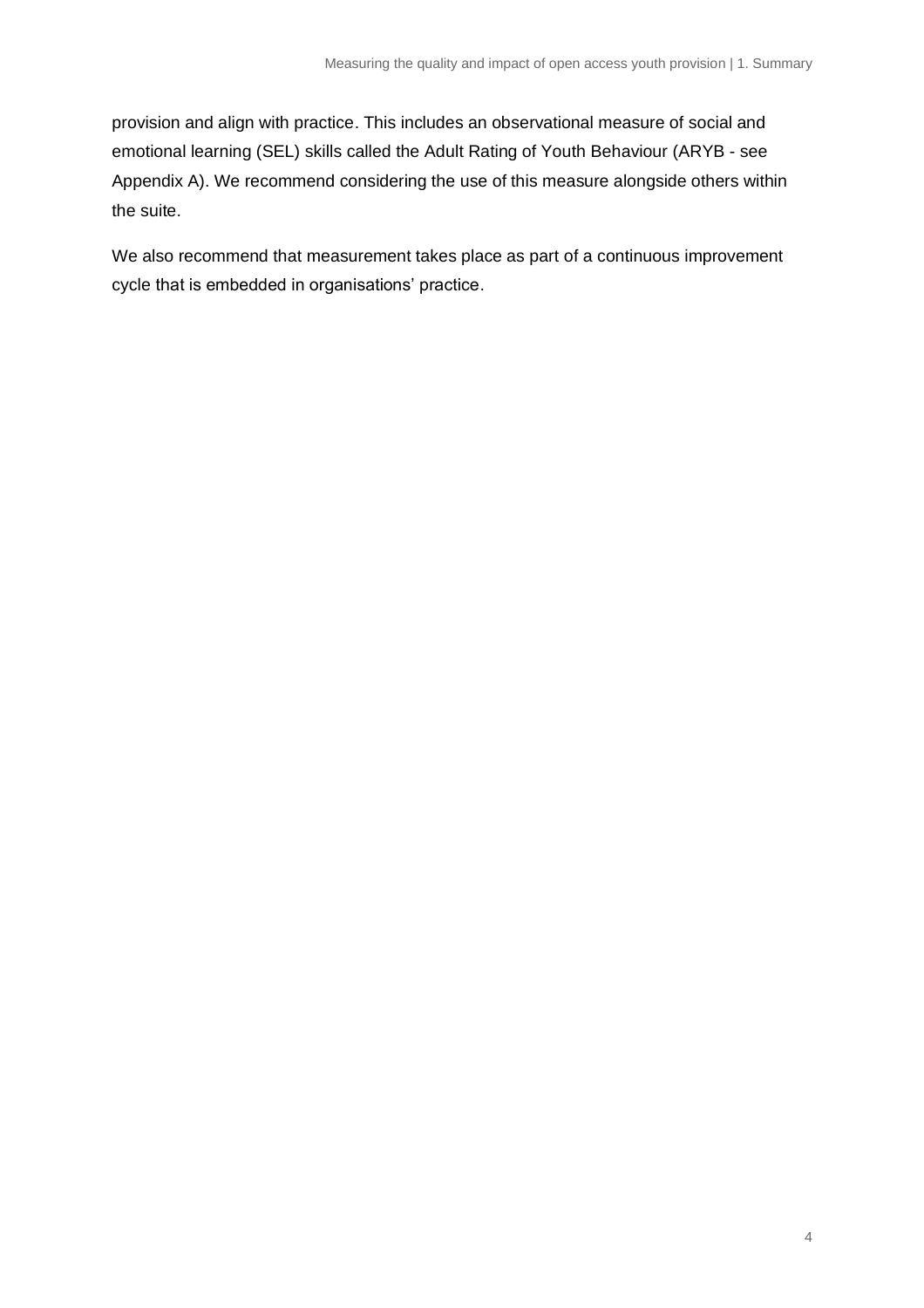# <span id="page-4-0"></span>2. Background

As part of the Youth Investment Fund<sup>1</sup>, the funders commissioned a [learning project](https://yiflearning.org/) led by New Philanthropy Capital (NPC), in partnership with the Centre for Youth Impact and a wider [consortium of research partners.](https://yiflearning.org/about/learning-and-impact-partners/) The learning project commenced in May 2017 and ended in May 2021. Figure 1 shows the learning project's intended aims.

Figure 1: The YIF project learning aims



This paper forms one of our legacy outputs from the [YIF learning project,](https://yiflearning.org/) in line with our aim to leave practitioners in the sector with what they need to self-evaluate long after YIF funding has ended. It draws on the YIF learning team's experience of developing and working with the YIF data collection measures and tools, alongside feedback from grant holders with firsthand experience of using them.

We believe this makes an important contribution to the development of shared measurement in the youth sector, which can:

- improve understanding of both organisational and sector-wide quality and impact.
- support learning across organisations

<sup>1</sup> The YIF was a joint £40m investment between the Department for Digital, Culture, Media and Sport (DCMS) and The National Lottery Community Fund (NLCF) to expand delivery of open access youth services in six regions of England. It was one of the biggest investments in open access youth provision in recent years and supported 90 organisations between 2017 and 2020. The YIF aimed to support young people's personal development by building their confidence and supporting them to become happy, healthy, and economically active adults.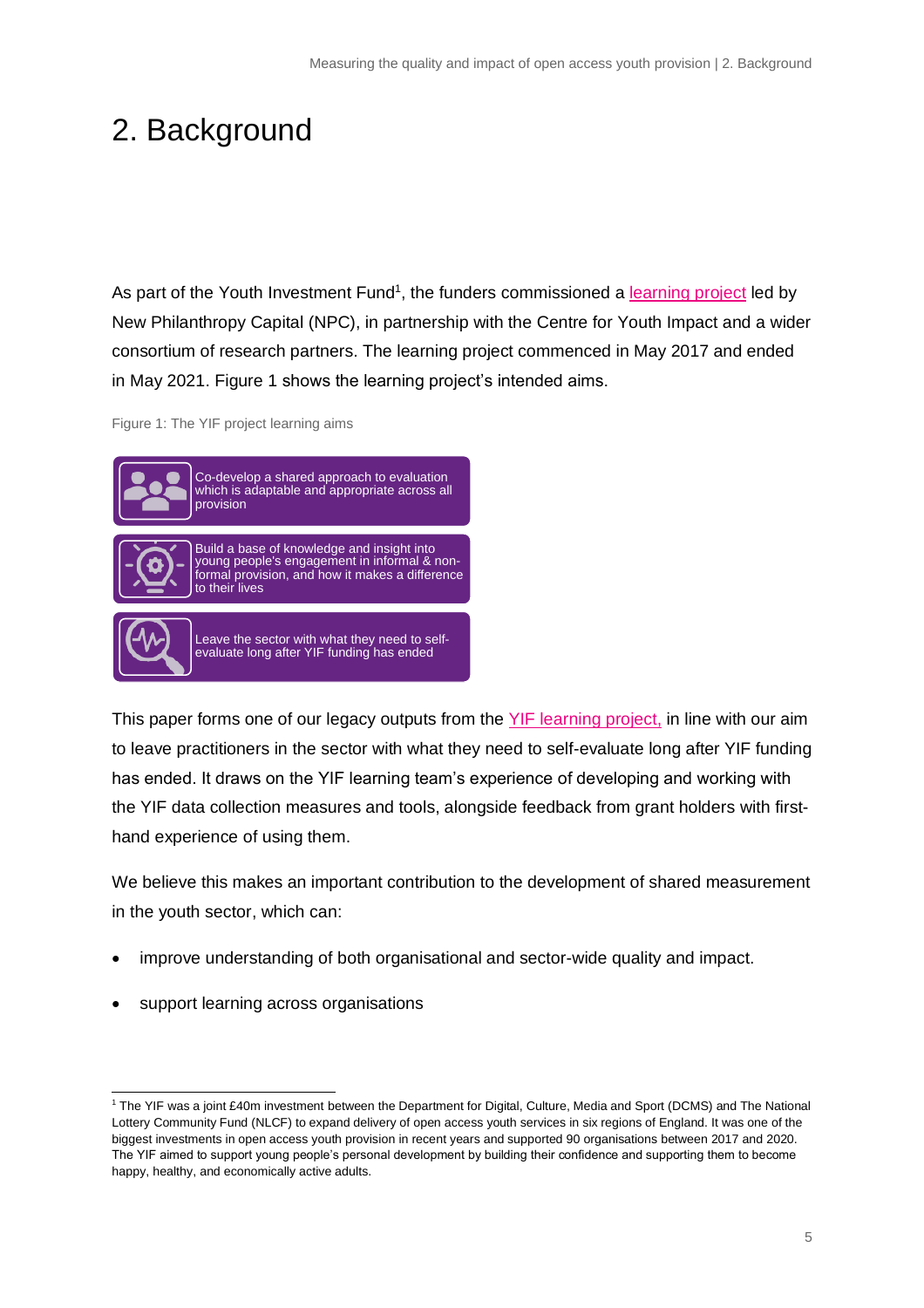- inform funding and policy decisions
- inform the development of services and provision.

Shared measurement is a resource-efficient and consistent approach that organisations can use to build a stronger, collective evidence base.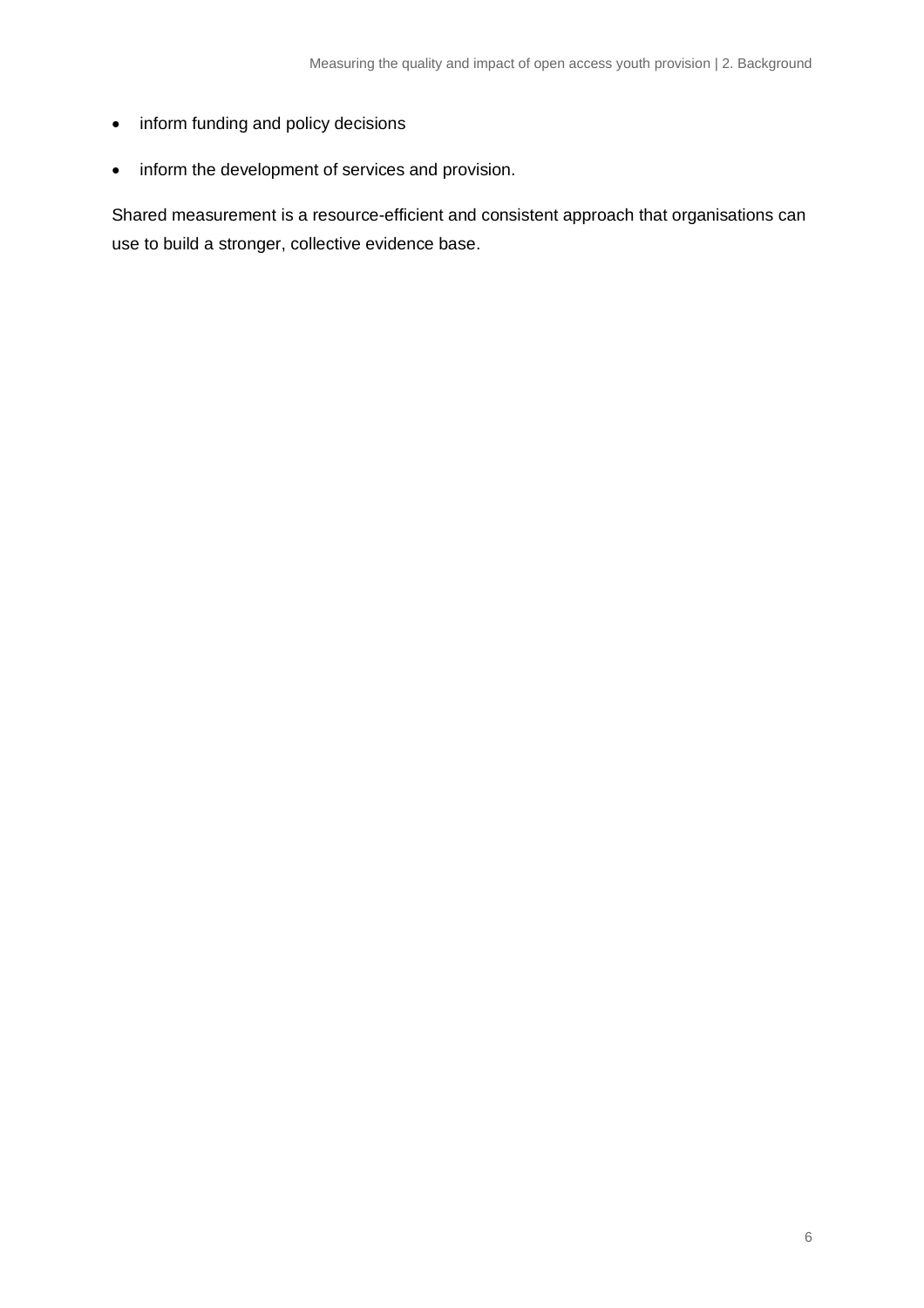# <span id="page-6-0"></span>3. What we did: an overview of the YIF measures

In this section, we provide a summary of the YIF data collection measures and the process we used to co-design and develop them with grant holders, including the theory of change on which they are based. Full details of the process have been described in previous [Insight](https://www.youthimpact.uk/yif-learning-project)  [Papers,](https://www.youthimpact.uk/yif-learning-project) which are referred to throughout.

## <span id="page-6-1"></span>**3.1 The YIF theory of change and evaluation framework**

The original YIF theory of change (Figure 2) was co-created with grant holders in the early stages of the YIF learning project. This formed the basis for the development of measurement tools. Further information about the development of the theory of change and associated evaluation framework can be found in [YIF Insight Paper 1: A shared evaluation](https://www.youthimpact.uk/yif-learning-project)  framework [for open access youth provision.](https://www.youthimpact.uk/yif-learning-project)

Activities Mechanisms of change Intermediate outcomes Intermediate outcomes Young people identify their individual goals to achieve their potential **High quality, open Environment & relationships Values Improved life access youth** Increased respect for others **chances and services** Young people trust and feel п Increased empathy for others **wellbeing of young** trusted (both initially & more п Increased commitment to equality and Including: youth clubs, **people …** deeply over time) п diversity sports, arts, social Improved mental action, informal Young people feel respected and physical health learning, counselling / **Attitudes & non-cognitive skills** Young people don't feel judged or therapy, employability More stable and Increased aspirations punished secure personal and health and Increased self-confidence finances and wellbeing. Increased motivation Young people feel safe & secure housing Increased resilience л Most often regular and Increased independence Educational sustained engagement **Nature and delivery of activity** e<br>ا Increased willingness to address issues **Accountability line** attainment from YP but can be **Increased self-**Sustainable one-off provision. Young people feel positively **awareness,** Accountability challenged **reflection and Knowledge & skills** employment Building-based Improved social and emotional skills **self-**Young people feel a sense of Positive long-term services, outdoor **determination** Improved communication skills and provision and outreach enjoyment (including fun & a relationships self-expression deeper satisfaction) sessions Increased awareness of rights & Personal safety responsibilities Young people feel a sense of Mostly universal rather Improved life skills purpose, achievement & than targeting a Improved leadership contribution specific group Acquisition of specific knowledge & skills relating to individual provision T. **Empowerment and community Increased positive** Group and 1-2-1 work **contribution of** Young people are empowered to **young people to** Some issue-based create change in their lives and in **Behaviours their community** provision the world around them Increased positive engagement outside **and wider society** of youth provision YP engage positively Young people feel included & a Improved decision-making and through free greater sense of connection with Developed more positive relationships J. choice their community J.

Figure 2: The Youth Investment Fund Theory of Change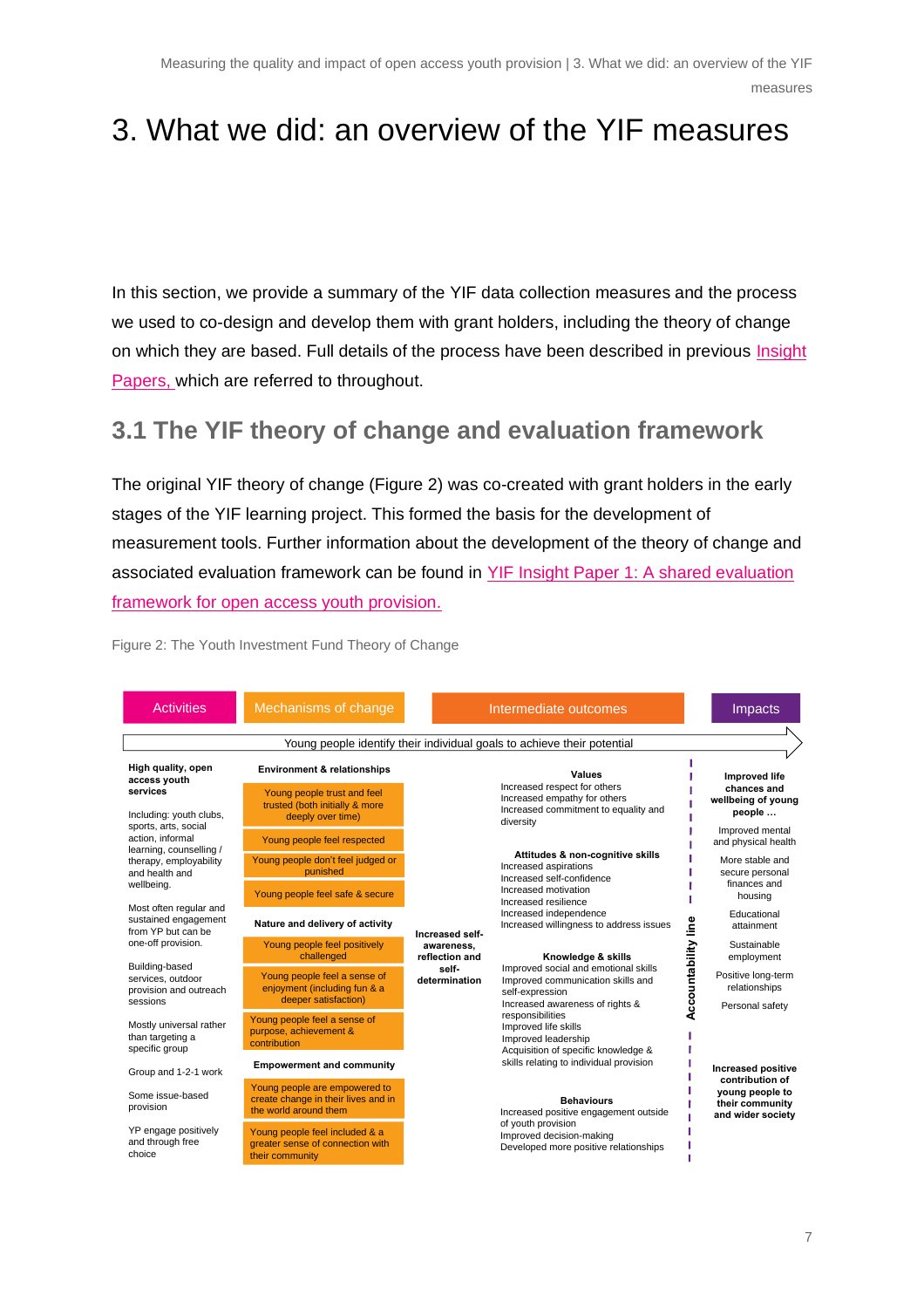Rather than focus purely on outcomes, the YIF evaluation framework focused on five types of data that map to the theory of change (see Table 1). This enabled us to look beyond simply 'does funded provision work?' to 'what works, for whom, in what conditions and why?'. The addition of systematic feedback from young people and an observational measure of the quality of provision meant that grant holders gained actionable and timely insights during the learning project about what was working and what could be improved.

**Type of data What is it? Element of Theory of Change it addresses Appropriate for all grant holders Beneficiary (user)** Administrative data on the young people taking part, including gender, age, ethnicity, and postcode. **Activities Engagement** | Administrative data about the activities young people were engaging with and how often. **Activities Feedback** | Systematic feedback from young people participating in provision. **Mechanisms of Change** – evidence from young people **Quality Grant holder self-assessment data on** the quality of provision. **Mechanisms of Change** – evidence from practitioners **Appropriate for some grant holders Outcomes** | Pre-post questionnaires to understand whether short-term outcomes have changed for young people. **Intermediate outcomes**

Table 1: The five types of data collected through the YIF learning project

# <span id="page-7-0"></span>**3.2 Overview of measures used in the YIF Learning Project**

Beneficiary and engagement data was administrative data collected about who was attending YIF provision and what types of activities they were attending. For the remaining three types of data – feedback, quality and outcomes – measures were identified or developed for use in the learning project. These are outlined below: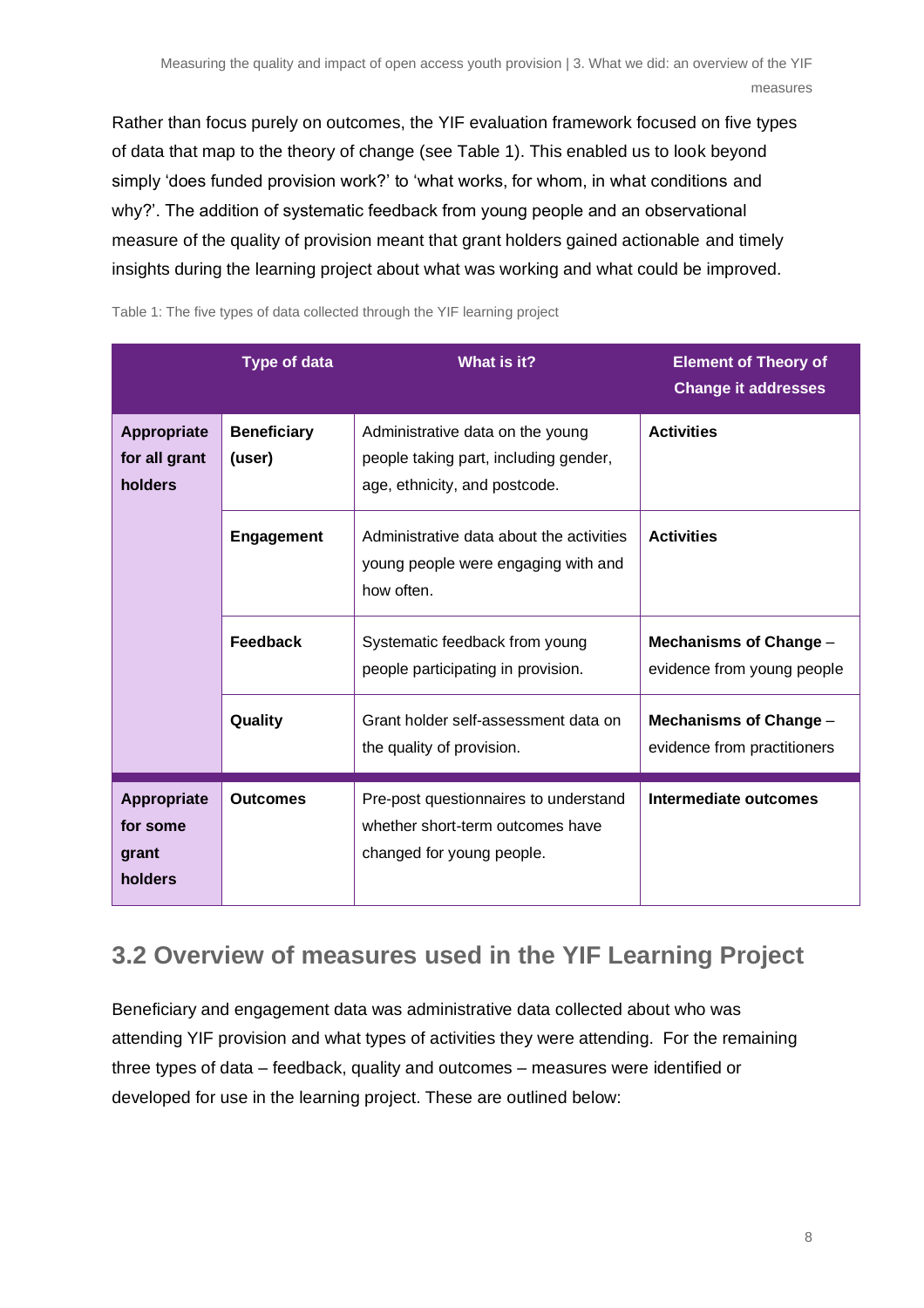### **3.2.1 Feedback measure**

A 'bank' of 17 feedback questions (see Table 2) was developed based on the mechanisms of change in the theory of change. Grant holders were able to choose the questions that felt most relevant to their work and were of most interest organisationally. The response scale used for all questions except for question 2 was 'A great deal', 'Somewhat' or 'Not at all'. For question 2, the response options were 'Very likely', 'Somewhat likely' or 'Not at all likely'. Originally, there was an additional set of feedback questions designed for younger beneficiaries, which used a 2-point response scale ("yes" or "no" response options). Because very little usable data was gathered using the 2-point response scale, only the 3-point response scale data was used in the YIF analysis.

Grant holders could gather data through a paper questionnaire, an online questionnaire or through more interactive methods such as asking young people to throw balls into buckets that corresponded with their answers.

Table 2: YIF feedback questions

|                | <b>Question</b>                                                                                      |
|----------------|------------------------------------------------------------------------------------------------------|
| 1              | How included do you feel whilst at [organisation]?                                                   |
| $\overline{2}$ | How likely do you think it is that [organisation] will make changes as a result of your<br>feedback? |
| 3              | How much do you enjoy your time at [organisation]?                                                   |
| 4              | How much do you feel a sense of purpose and achievement through the activities at<br>[organisation]? |
| 5              | How much do you feel positively challenged by the activities at [organisation]?                      |
| 6              | How much do you feel the staff and volunteers at [organisation] trust you?                           |
| $\overline{7}$ | How much do you feel valued as an individual while at [organisation]?                                |
| 8              | How much do you influence how the services are run at [organisation]?                                |
| 9              | How much do you trust the staff and volunteers at [organisation]?                                    |
| 10             | How much do you value [organisation]?                                                                |
| 11             | How respected do you feel whilst at [organisation]?                                                  |
| 12             | How safe do you feel whilst at [organisation]?                                                       |
| 13             | To what extent do you feel it is worth your time and effort to come to [organisation]?               |
| 14             | To what extent do you receive the support you need from [organisation]?                              |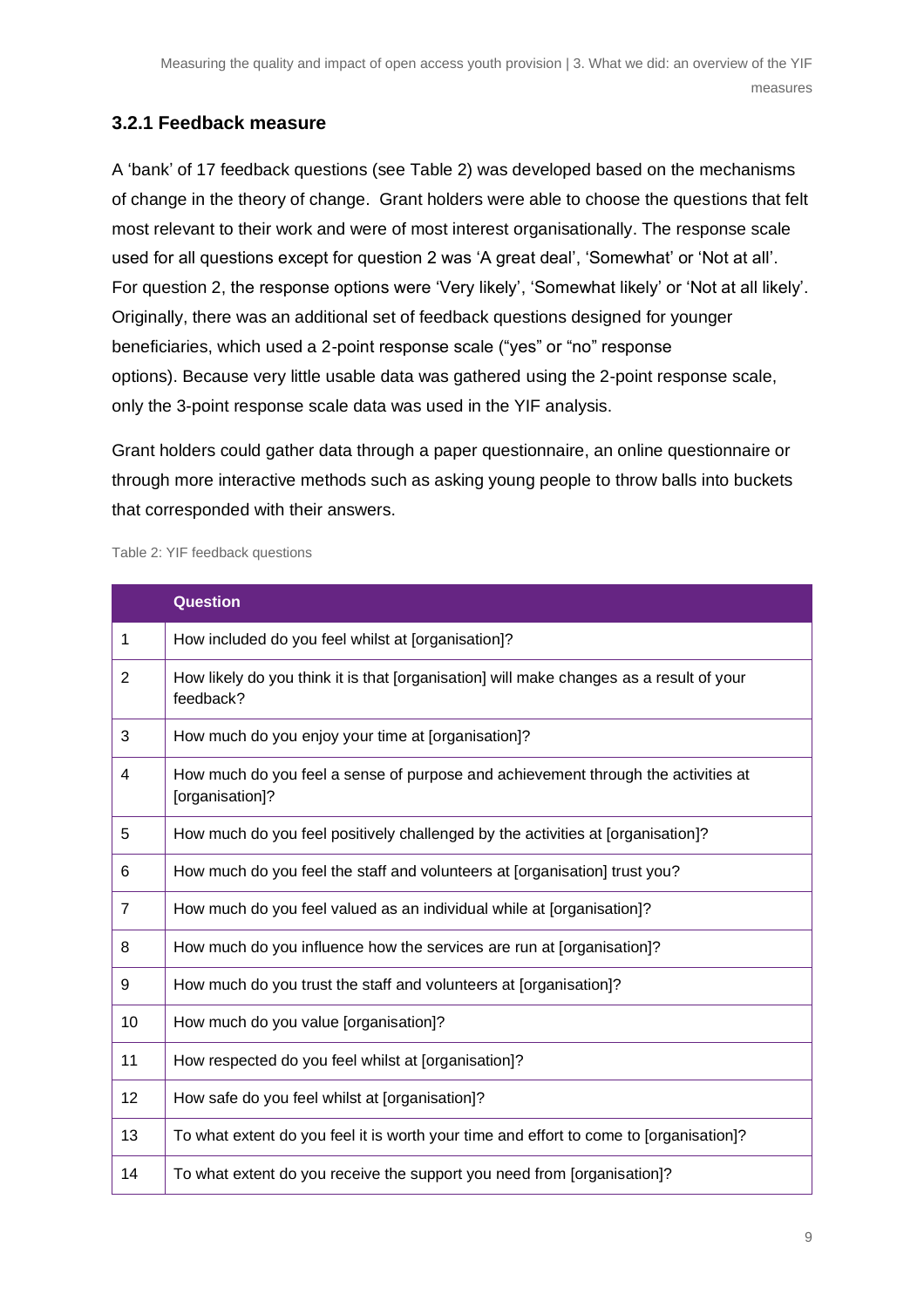| 15 | To what extent do you think the services you receive from [organisation] are good quality?           |
|----|------------------------------------------------------------------------------------------------------|
| 16 | When you are at [organisation], how empowered do you feel to make a positive change in<br>your life? |
| 17 | When you are at [organisation], how much do you feel a sense of community?                           |

Further information about the development of the YIF Feedback questions can be found in [YIF Insight Paper 1: A shared evaluation framework for open access youth provision.](https://yiflearning.org/wp-content/uploads/2019/04/YIF-learning-and-insight-paper.pdf)

#### **3.2.2 Quality measure**

Quality of provision was measured using the Social and Emotional Learning Programme Quality Assessment (SEL-PQA). The SEL-PQA is an assessment tool that, at the time of the YIF learning project, contained 70 'items', each of which focuses on a specific element of observable practice when working with young people. It is based on the Quality Pyramid (Figure 3) that comprises 18 scales, which group into four overarching domains: safe space, supportive environment, interaction, and engagement. The [latest version of the SEL-PQA](https://www.youthimpact.uk/ypqi-uk) has been refined based on piloting work in the UK and now contains 41 items that relate to 10 scales.

The YIF grant holders conducted a peer observation of their provision, spanning multiple sessions and staff members, taking detailed and objective notes of what they observed. Team members then met to determine a score (high=5, medium=3, or low=1) for their provision against the items in the SEL-PQA tool and to agree the supporting evidence. These scores were entered into 'Scores Reporter', an online platform hosted by the [David P.](https://forumfyi.org/work/the-weikart-center/)  [Weikart Center for Youth Program Quality,](https://forumfyi.org/work/the-weikart-center/) the developers of the SEL-PQA.

You can read more about the quality process in [YIF Insight Paper 1: A shared evaluation](https://yiflearning.org/wp-content/uploads/2019/04/YIF-learning-and-insight-paper.pdf)  [framework for open access youth provision](https://yiflearning.org/wp-content/uploads/2019/04/YIF-learning-and-insight-paper.pdf)

### **3.2.3 Outcomes measure**

Outcomes data were collected through a repeated survey (see Table 3) measuring change over time in the intermediate outcomes identified in the YIF theory of change. For young people who were already attending YIF provision, this was intended to be collected at baseline with a follow-up survey after six months.<sup>2</sup> There was an additional survey for young people new to provision after three months. In reality, data was collected at varying intervals,

<sup>&</sup>lt;sup>2</sup> For young people already attending the YIF provision, the baseline is the first questionnaire completed. It is not necessarily a baseline relative to registration.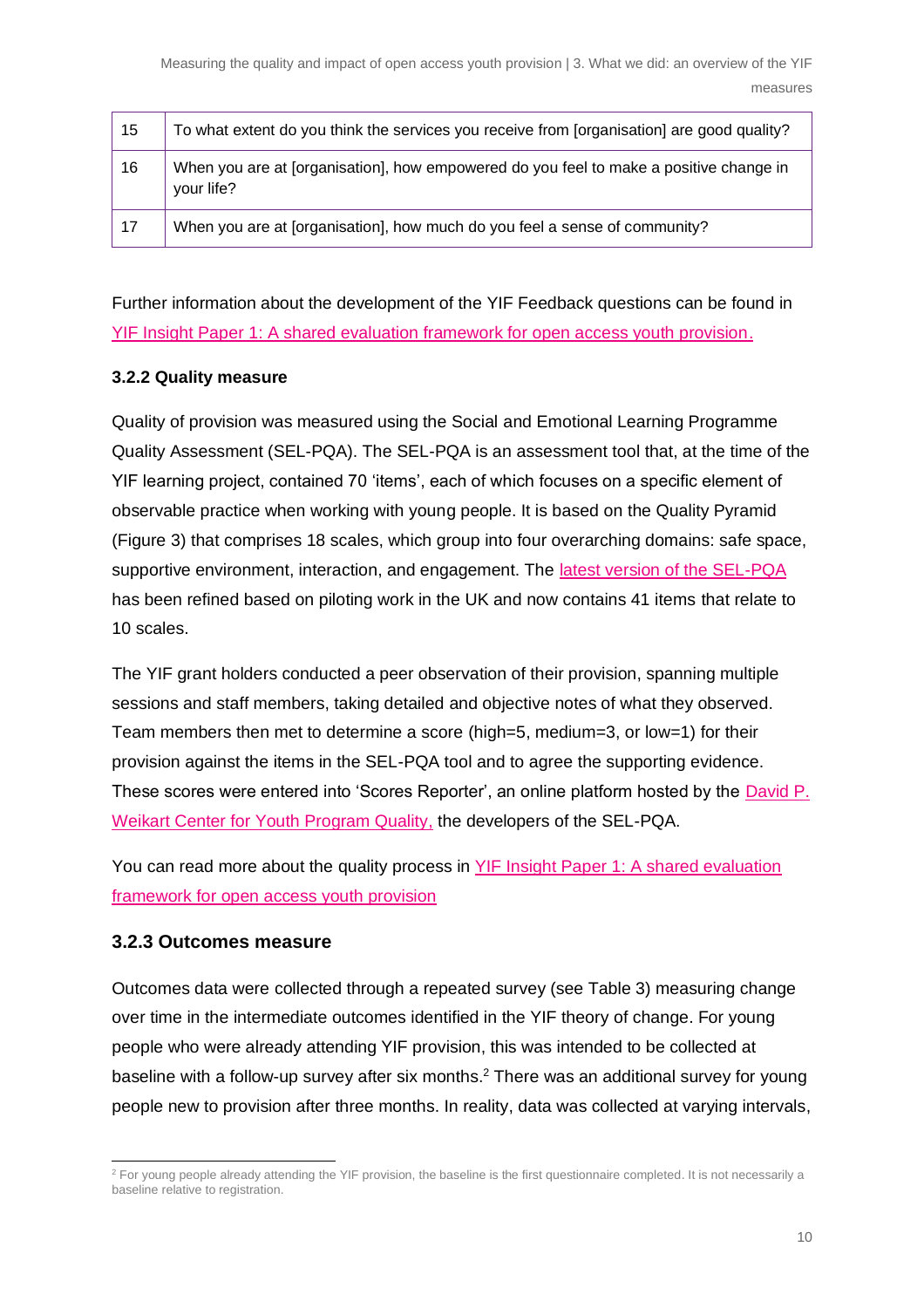but only data collected at baseline with three and/or six-month follow up is included in the impact analysis. This is because the intervals between questionnaires needed to be approximately the same as the data collection intervals for the comparison group used in the analysis.





[Weikart Center for Youth Program Quality,](https://forumfyi.org/work/the-weikart-center/) and led by the [Centre for Youth Impact](https://www.youthimpact.uk/) in the UK, gives a clear and evidenced picture of what makes a high quality environment for youth development.

The pyramid of programme quality, which underpins the YPQI, sets out four domains of quality environments, the foundation being 'creating safe spaces'. The Social and Emotional Learning Programme Quality Assessment (SEL-PQA), based on the pyramid, was used to measure quality in the YIF learning project.

[The YIF outcomes framework](https://yiflearning.org/wp-content/uploads/2020/08/YIF-Paper-Three.pdf) was developed primarily with YIF grant holders in mind, but it also closely aligns with the Centre for Youth Impact's Outcomes Framework [\(A Framework](https://www.youthimpact.uk/uploads/1/1/4/1/114154335/outcomes_framework_report_final.pdf)  [of Outcomes for Young People 2.0\)](https://www.youthimpact.uk/uploads/1/1/4/1/114154335/outcomes_framework_report_final.pdf), which was developed in collaboration with its regional networks and with the support of the Local Government Association (LGA). The YIF outcomes framework aimed to be relevant and applicable to other open access providers.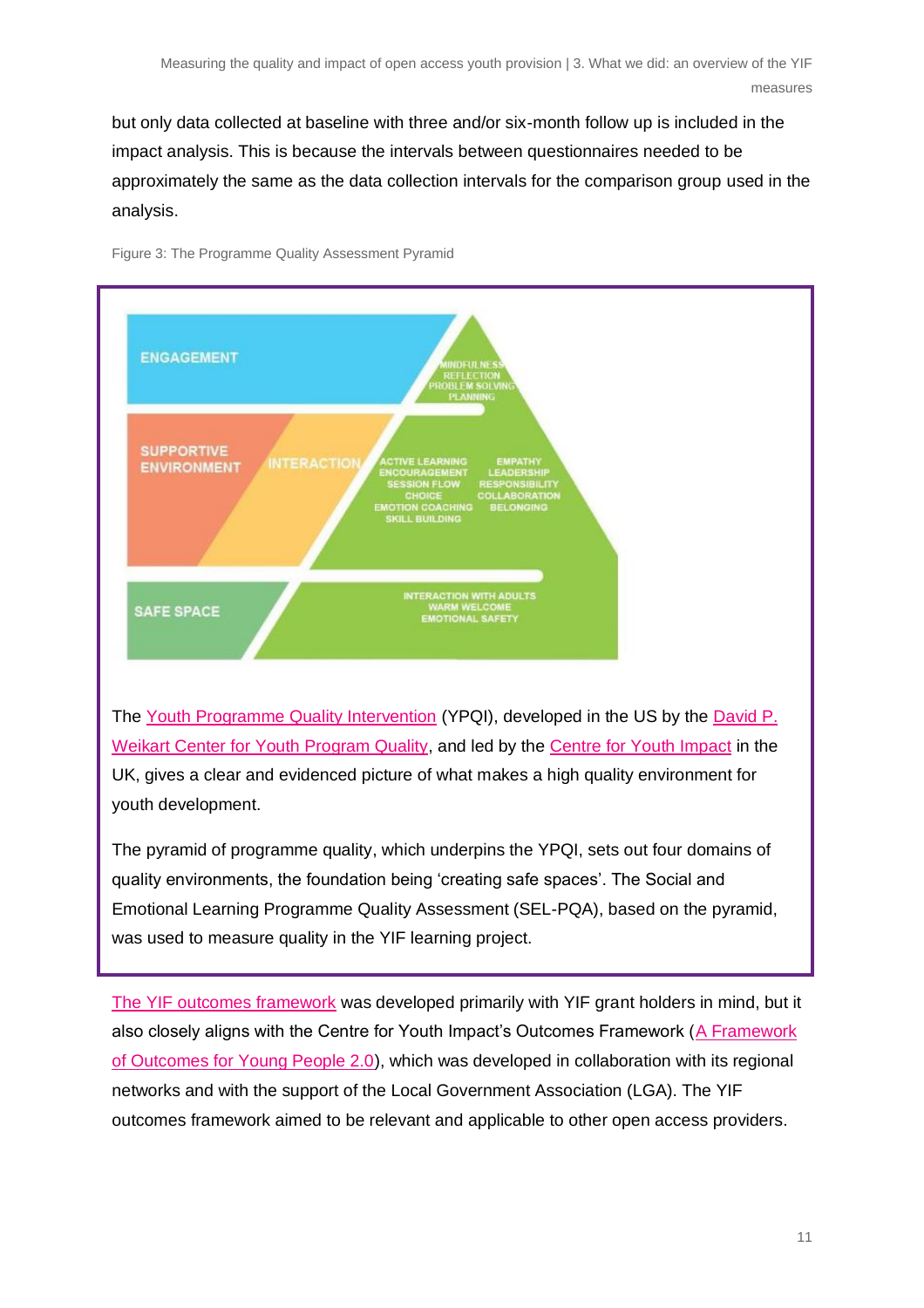The outcomes measure was developed through consultation and pilot testing with grant holders (see [Insight Paper 3\)](https://www.thinknpc.org/resource-hub/youth-investment-fund-learning-and-insight-paper-three/). The questions were taken or adapted from freely available, fully standardised outcomes tools where available. Table 3 show the outcomes survey questions and their source.

Table 3: Outcomes questions and source

| <b>Domains</b>                                                      | <b>Outcomes questions</b>                                                                                                                                                                                                                                                                                           | <b>Response</b><br><b>Options</b>                                                                            | <b>Source</b>                                                                            |
|---------------------------------------------------------------------|---------------------------------------------------------------------------------------------------------------------------------------------------------------------------------------------------------------------------------------------------------------------------------------------------------------------|--------------------------------------------------------------------------------------------------------------|------------------------------------------------------------------------------------------|
| Self-confidence<br>and personal<br>locus of<br>control <sup>3</sup> | I am confident that I have the ability to<br>$\bullet$<br>succeed in anything I want to do<br>I can handle things no matter what<br>$\bullet$<br>happens<br>My life is mostly controlled by external<br>$\bullet$<br>things <sup>4</sup><br>My own efforts and actions are what<br>$\bullet$<br>determine my future | 1 (False/not like<br>me) to 8 (True / like<br>me)                                                            | Adapted from<br>ROPELOC (Review<br>of Personal<br>Effectiveness and<br>Locus of Control) |
|                                                                     | I have a lot to be proud of<br>$\bullet$                                                                                                                                                                                                                                                                            | 1=Very True<br>2=Partly True<br>3=Not True at all                                                            | NPC well-being (tool<br>available on request<br>from info@thinknpc)                      |
| Leadership                                                          | How confident do you feel:<br>Being the leader of a team<br>$\bullet$                                                                                                                                                                                                                                               | 1= Very confident<br>$2=$ Confident<br>3= Not sure<br>4= Somewhat<br>confident<br>5= Not at all<br>confident | Adapted from the<br>Personal<br><b>Development Scale</b><br>(NCS)                        |
| Social skills                                                       | How confident do you feel:<br>Having a go at things that are new to<br>$\bullet$<br>me<br>Working with other people in a team<br>$\bullet$<br>Meeting new people<br>$\bullet$<br>Dealing with conflict between friends<br>$\bullet$<br>Being in large groups of people                                              | 1= Very confident<br>$2=$ Confident<br>3= Not sure<br>4= Somewhat<br>confident<br>5= Not at all<br>confident | Adapted from the<br>Personal<br><b>Development Scale</b><br>(NCS)                        |
| Self-regulation                                                     | How confident do you feel:<br>Getting things done on time<br>$\bullet$                                                                                                                                                                                                                                              | 1= Very confident<br>2= Confident<br>3= Not sure<br>4= Somewhat<br>confident                                 | Adapted from the<br>Personal<br><b>Development Scale</b><br>(NCS)                        |

 $3$  Locus of control is defined as ['the tendency to take responsibility for self-actions and successes'](https://www.researchgate.net/profile/Louise-Ellis-3/publication/242123578_The_ROPELOC_Review_of_Personal_Effectiveness_and_Locus_of_Control_A_Comprehensive_Instrument_for_Reviewing_Life_Effectiveness/links/0deec53c8adbb5f02e000000/The-ROPELOC-Review-of-Personal-Effectiveness-and-Locus-of-Control-A-Comprehensive-Instrument-for-Reviewing-Life-Effectiveness.pdf)

<sup>&</sup>lt;sup>4</sup> This is a reverse scored item and has been dropped from the impact analysis as the data suggested that young people misinterpreted the coding for this negatively worded question.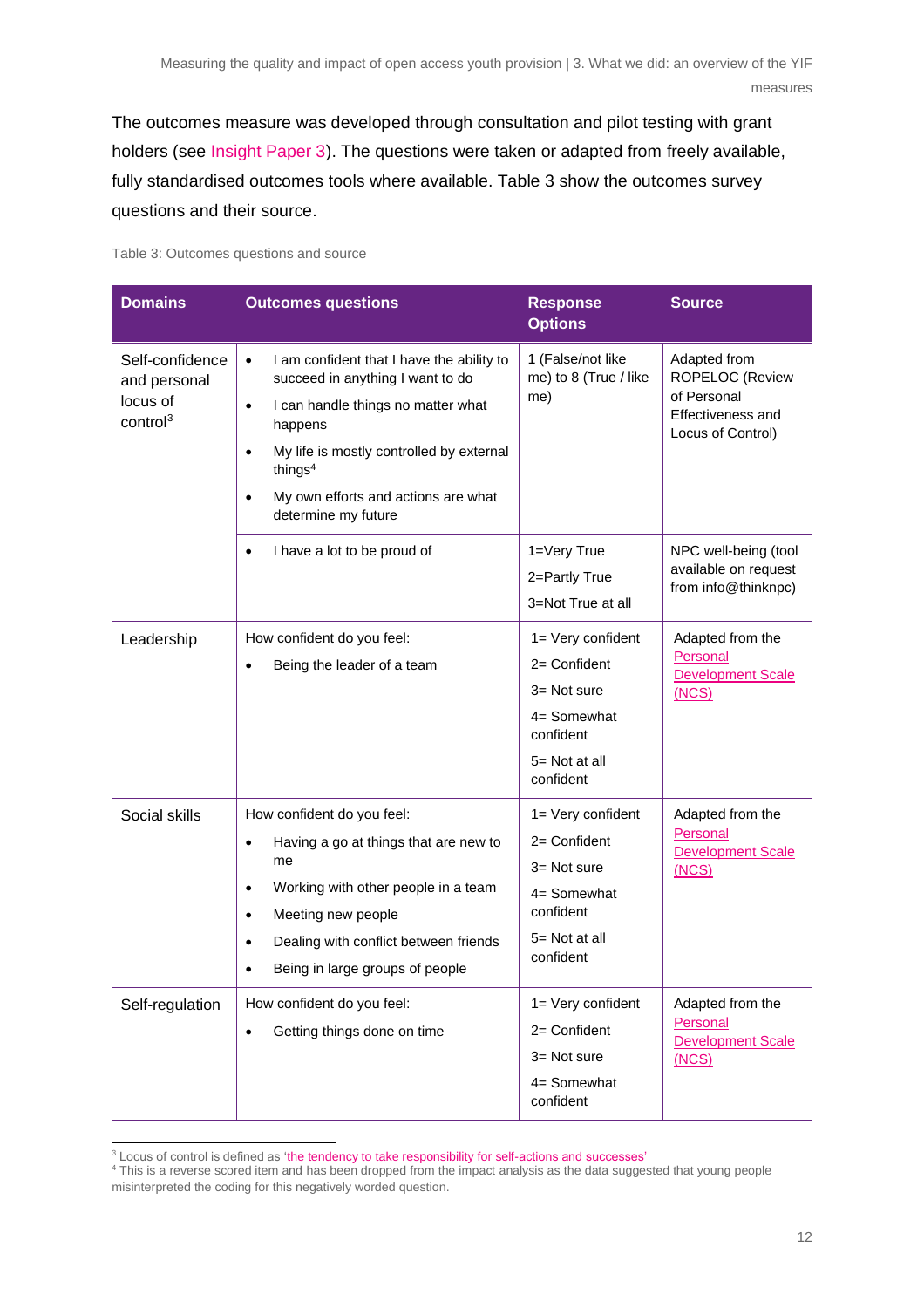Measuring the quality and impact of open access youth provision | 3. What we did: an overview of the YIF measures

|                                          |                                                                                                                                                                                                                                                                                                                                                                                           | 5= Not at all<br>confident                                                                                      |                                                                   |
|------------------------------------------|-------------------------------------------------------------------------------------------------------------------------------------------------------------------------------------------------------------------------------------------------------------------------------------------------------------------------------------------------------------------------------------------|-----------------------------------------------------------------------------------------------------------------|-------------------------------------------------------------------|
|                                          | I can stay calm in stressful situations<br>$\bullet$                                                                                                                                                                                                                                                                                                                                      | 1 (False/not like<br>me) to 8 (True / like<br>me)                                                               | <b>Life Effectiveness</b><br>Questionnaire                        |
| Communication<br>and self-<br>expression | How confident do you feel:<br>Putting forward my ideas<br>$\bullet$<br>Explaining my ideas clearly<br>$\bullet$<br>Standing up for myself without putting<br>$\bullet$<br>others down                                                                                                                                                                                                     | 1= Very confident<br>$2=$ Confident<br>$3 = Not sure$<br>4= Somewhat<br>confident<br>5= Not at all<br>confident | Adapted from the<br>Personal<br><b>Development Scale</b><br>(NCS) |
| Social<br>connectedness                  | I have family and friends who help me<br>$\bullet$<br>feel safe, secure and happy<br>There is someone I trust who I would<br>$\bullet$<br>turn to for advice if I were having<br>problems<br>There is no one I feel close to<br>$\bullet$                                                                                                                                                 | $1 = Very True$<br>2= Partly True<br>3= Not True at all                                                         | Millennium cohort<br>study                                        |
|                                          | How often do you feel lonely?<br>$\bullet$                                                                                                                                                                                                                                                                                                                                                | 1= Often/always<br>$2=$ Some of the<br>time<br>3= Occasionally<br>4= Hardly ever<br>$5 =$ Never                 | <b>ONS</b> recommended<br>loneliness questions                    |
| Happiness and<br>well-being              | How happy are you with your life as a<br>$\bullet$<br>whole?                                                                                                                                                                                                                                                                                                                              | 0-10 response scale<br>$0 = \text{Very unhappy}$<br>$5 = Not happy or$<br>unhappy<br>$10 = \text{Very happy}$   | <b>Good childhood</b><br>index                                    |
|                                          | l've been feeling optimistic (positive)<br>$\bullet$<br>about the future<br>I've been feeling useful<br>$\bullet$<br>I've been feeling relaxed<br>$\bullet$<br>I've been dealing with problems well<br>$\bullet$<br>I've been thinking clearly<br>$\bullet$<br>I've been feeling close to other people<br>$\bullet$<br>I've been able to make my own mind<br>$\bullet$<br>up about things | $1 =$ None of the time<br>$2 =$ Rarely<br>3= Some of the time<br>$4=$ Often<br>$5 =$ All of the time            | <b>SWEMWBS</b>                                                    |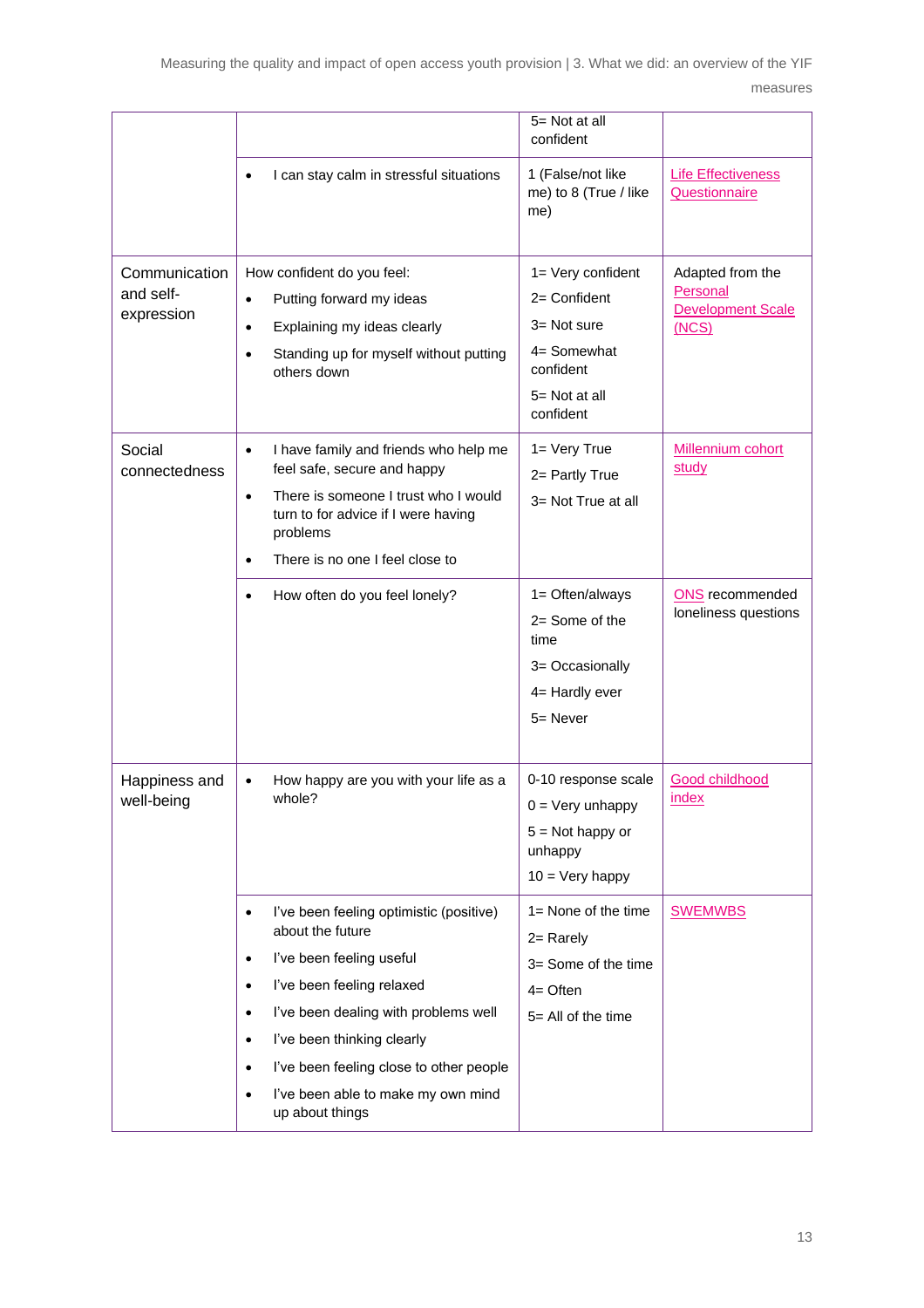# <span id="page-13-0"></span>4. What we learnt: review and recommendations for future measurement

# <span id="page-13-1"></span>**4.1 Theory of change review**

Using results from the [YIF shared evaluation](https://www.youthimpact.uk/yif-learning-project) and the YIF qualitative [process evaluation,](https://yiflearning.org/wp-content/uploads/2020/11/YIF-IP5-YIF-case-study-process-evaluation.pdf) alongside insights from ['A Framework of Outcomes for Young People 2.0'](https://www.youthimpact.uk/uploads/1/1/4/1/114154335/outcomes_framework_report_final.pdf) and ['A Narrative](https://www.partnershipforyounglondon.org.uk/post/open-access-youth-work-a-narrative-review-of-impact)  Review [of the Impact of Open Access Youth Work \(Hill, 2020\)'](https://www.partnershipforyounglondon.org.uk/post/open-access-youth-work-a-narrative-review-of-impact), the YIF learning team have produced an [updated theory of change for open access youth provision](https://www.youthimpact.uk/yif-learning-project) (see Figure 4). Our Advisory Group of grant holders has reviewed this new version.

Overall, we found that the original YIF shared theory of change was generally fit for purpose, but four main revisions have been made in response to what we learnt:

## **1. Including activities, mechanisms and outcomes that are focused** *outside* **of the youth provision setting**

The updated theory of change pays greater attention to the role of youth provision in the wider context of young people's lives, including families, community and broader society. For example, in our [YIF process evaluation,](https://yiflearning.org/wp-content/uploads/2020/11/YIF-IP5-YIF-case-study-process-evaluation.pdf) grant holders frequently described how they build relationships with the wider community so that activities are perceived as safe, inclusive, appealing and reliable. This wasn't explicitly described in the original theory of change. Furthermore, youth organisations fundamentally support young people to engage with and make a positive contribution to their communities.

### **2. Refining the activity descriptions**

Activities will vary from organisation to organisation, so we've attempted to capture the key characteristics representing the breadth of activities offered through open access youth provision. To do this, as part of the YIF learning project, we developed a set of six paired characteristics to represent key features of activities. Provision can be either detached or building based; group or individual; targeted or universal; drop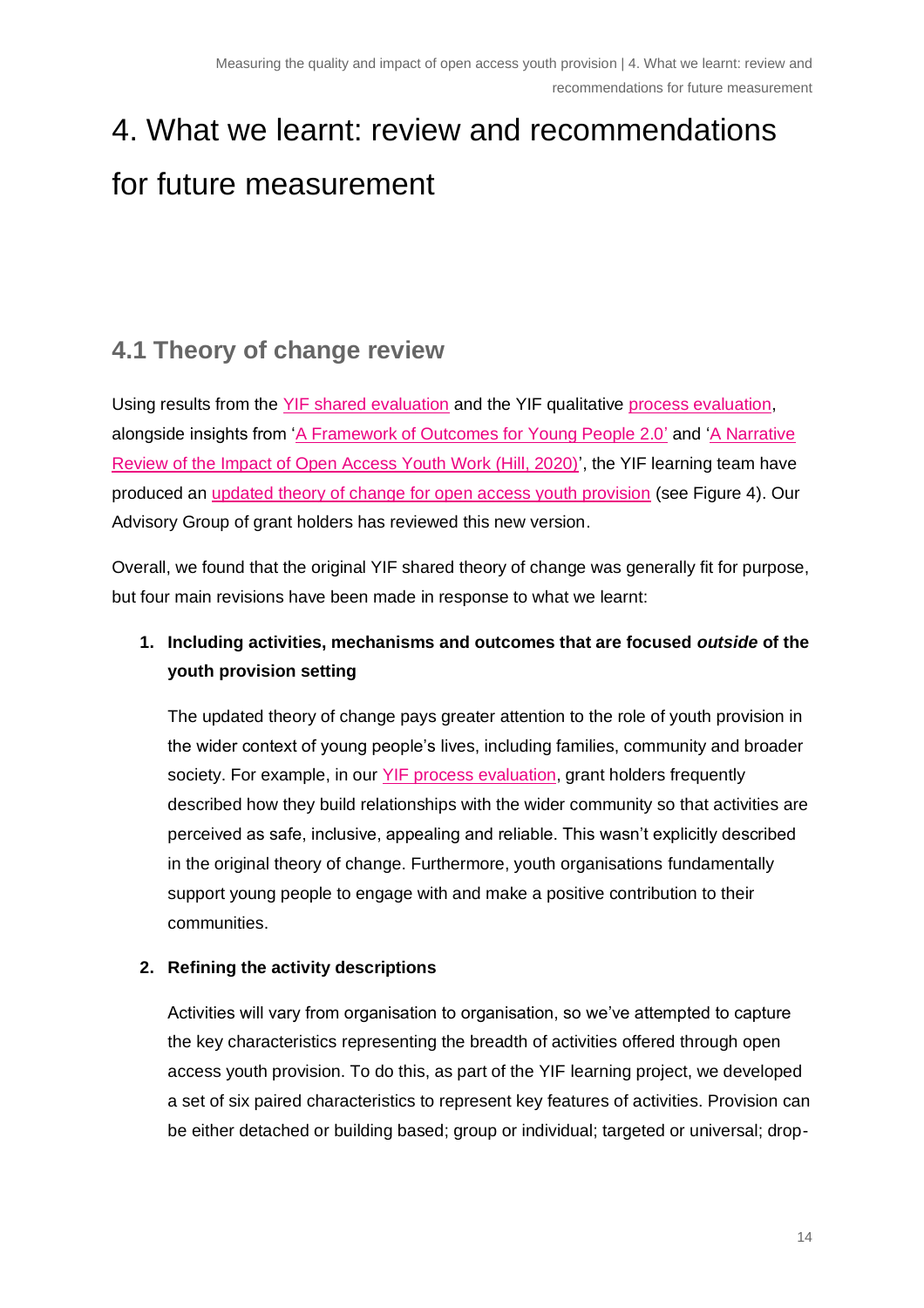in or fixed; time-limited or open-ended; and unstructured or structured (see [theory of](https://www.youthimpact.uk/yif-learning-project)  [change user guide](https://www.youthimpact.uk/yif-learning-project) for further details).

#### **3. Expanding the mechanisms of change**

Mechanisms of change are a relatively new development in theories of change. They describe *how* activities are expected to lead or contribute to intended outcomes, including how activities are experienced (in this case by young people) that will make them more or less effective. Grant holders found the process of thinking about mechanisms of change useful as it helped them identify and interrogate the processes through which their activities contribute to changes in young people's lives. In doing so, YIF grant holders were able to focus on the quality of provision and improvements in service design and delivery. Figure 4 and the theory of change user [guide](https://www.youthimpact.uk/yif-learning-project) present an extended set of mechanisms identified through the review.

#### **4. Refining the intermediate outcomes**

The original co-design process identified a wide range of 'intermediate' outcomes that young people may experience as a result of taking part in open access youth provision. On the whole, these can be classed as social and emotional learning (SEL) skills – the essential, transferable skills, such as empathy, that support young people to make healthy transitions, form strong relationships and live fulfilled lives. There are many frameworks of SEL skills, often using different language to describe the same thing, which can be unhelpful when trying to gain a common understanding. To avoid this, we have used a core set of SEL outcomes that map across to the main frameworks used in the youth sector, taken from the Centre for [Youth Impact's Framework of Outcomes for Young People 2.0.](https://www.youthimpact.uk/sites/default/files/2020-11/outcomes_framework_report_final.pdf)

As noted above, the updated theory of change also recognises that *young people develop SEL skills when they engage with high-quality provision*. Over time, they can *apply* these skills to other parts of their lives, such as interactions with family, school and peers. This *transfer of skills* contributes to longer-term impacts, such as improved educational attainment, securing and progressing in 'good work', and positive health and well-being.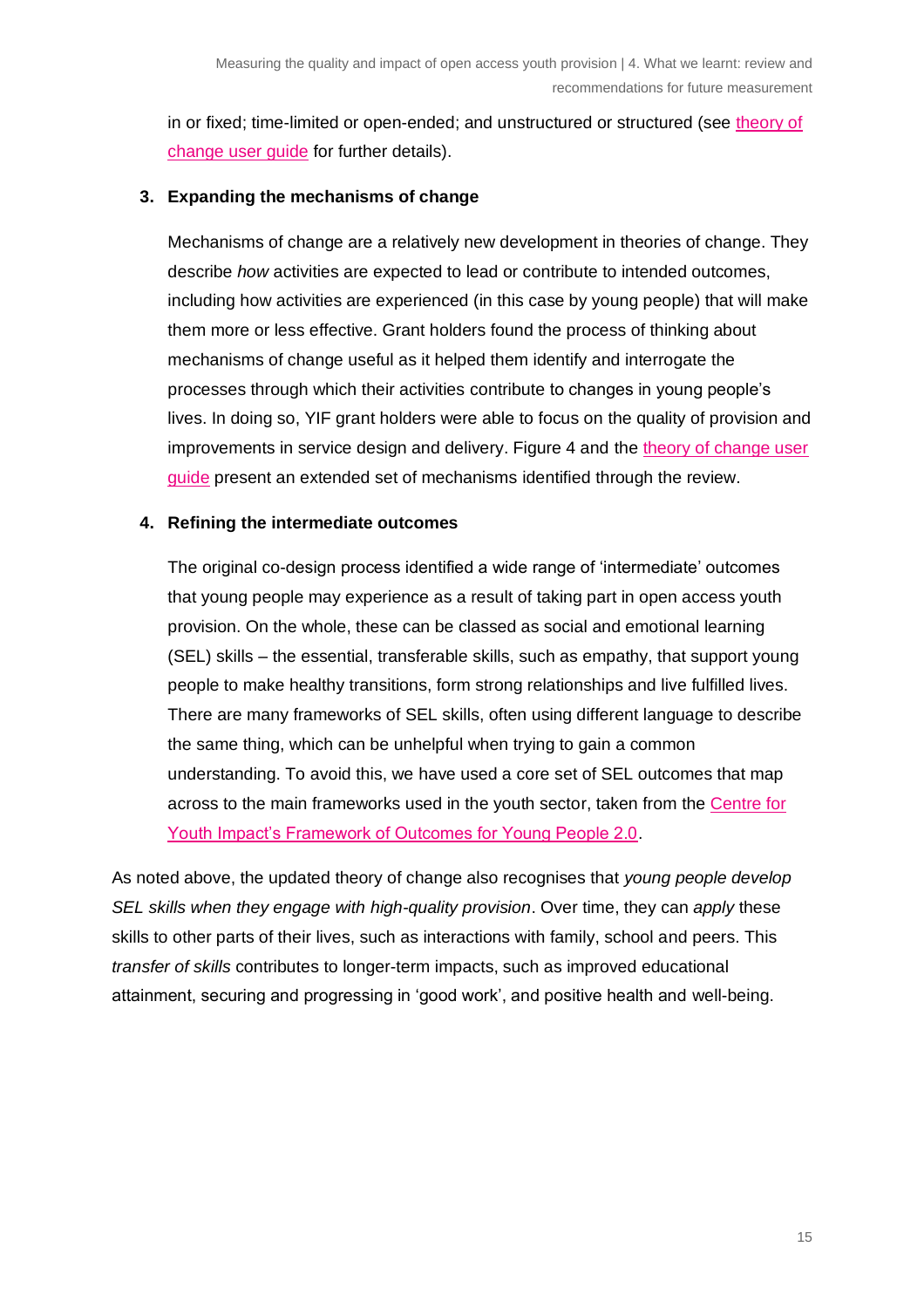Figure 4: A shared theory of change for open access youth provision

| <b>Focus</b>                                                                                                  | <b>Activities</b>                                                                                                                                                                                                                                                                                     | Mechanisms of change                                                                                                                                                                                                                                                                                                                                                                                        | Intermediate outcomes                                                                                                                                                                                                                                                                         | <b>Focus</b>                                   | Impacts                                                                                                                                                                                                                                   |
|---------------------------------------------------------------------------------------------------------------|-------------------------------------------------------------------------------------------------------------------------------------------------------------------------------------------------------------------------------------------------------------------------------------------------------|-------------------------------------------------------------------------------------------------------------------------------------------------------------------------------------------------------------------------------------------------------------------------------------------------------------------------------------------------------------------------------------------------------------|-----------------------------------------------------------------------------------------------------------------------------------------------------------------------------------------------------------------------------------------------------------------------------------------------|------------------------------------------------|-------------------------------------------------------------------------------------------------------------------------------------------------------------------------------------------------------------------------------------------|
|                                                                                                               |                                                                                                                                                                                                                                                                                                       |                                                                                                                                                                                                                                                                                                                                                                                                             | $\rightarrow$                                                                                                                                                                                                                                                                                 |                                                |                                                                                                                                                                                                                                           |
| <b>Within</b><br>youth<br>provision<br>setting<br>including<br>building-<br>based and<br>detached<br>settings | High quality, open<br>access youth provision<br>that does not require<br>referral. This may be:<br>• Detached or<br>building-based<br><b>Group or individual</b><br>• Targeted or<br>universal<br>Drop-in or fixed<br>$\bullet$<br>• Time-limited or<br>open ended<br>• Unstructured or<br>structured | Young people experience:<br>A safe and supportive<br>$\bullet$ .<br>environment<br>Positive and healthy relationships<br>$\bullet$ .<br>Engagement through free choice<br>Support to take part in<br>$\bullet$ .<br>stimulating, fun and<br>developmental activities<br>The opportunity to take an active<br>$\bullet$ .<br>role in, and contribute to, youth<br>provision<br>Provision specific mechanisms | Young people experience:<br>• Social and emotional skills<br>development<br>• An increased sense of control<br>over their lives<br>• An increased sense of power<br>to change the world around<br>them<br>• Improved social<br>connectedness<br>• Development of provision<br>specific skills | п<br>Line of accountability<br>Young<br>people | Improved lives:<br>Mental and physical<br>health<br><b>Educational attainment</b><br>Sustainable<br>employment<br><b>Finances and Housing</b><br>Positive long-term<br>relationships<br><b>Personal safety</b>                            |
|                                                                                                               |                                                                                                                                                                                                                                                                                                       |                                                                                                                                                                                                                                                                                                                                                                                                             |                                                                                                                                                                                                                                                                                               |                                                |                                                                                                                                                                                                                                           |
| <b>Outside</b><br>of youth<br>provision<br>setting                                                            | Relationship and<br>reputation building to<br>raise awareness that<br>activities are safe.<br>inclusive, appealing<br>and reliable.                                                                                                                                                                   | Young people experience:<br>The opportunity to contribute to,<br>$\bullet$ .<br>and participate in, the wider<br>community<br>Insights into new and different<br>worlds                                                                                                                                                                                                                                     | Young people apply the skills<br>developed within the youth setting<br>to their lives outside of the youth<br>setting, including:<br>interactions with family,<br>school and peers<br>Personal and social<br>achievements such as<br>higher education and<br>employment                       | Families,<br>communities<br>and society        | Improved community /<br>society:<br>Strengthened family<br>٠<br>bonds and wellbeing<br>Increased positive<br>contribution of young<br>people to their<br>community and wider<br>society<br>Improved community<br>cohesion and integration |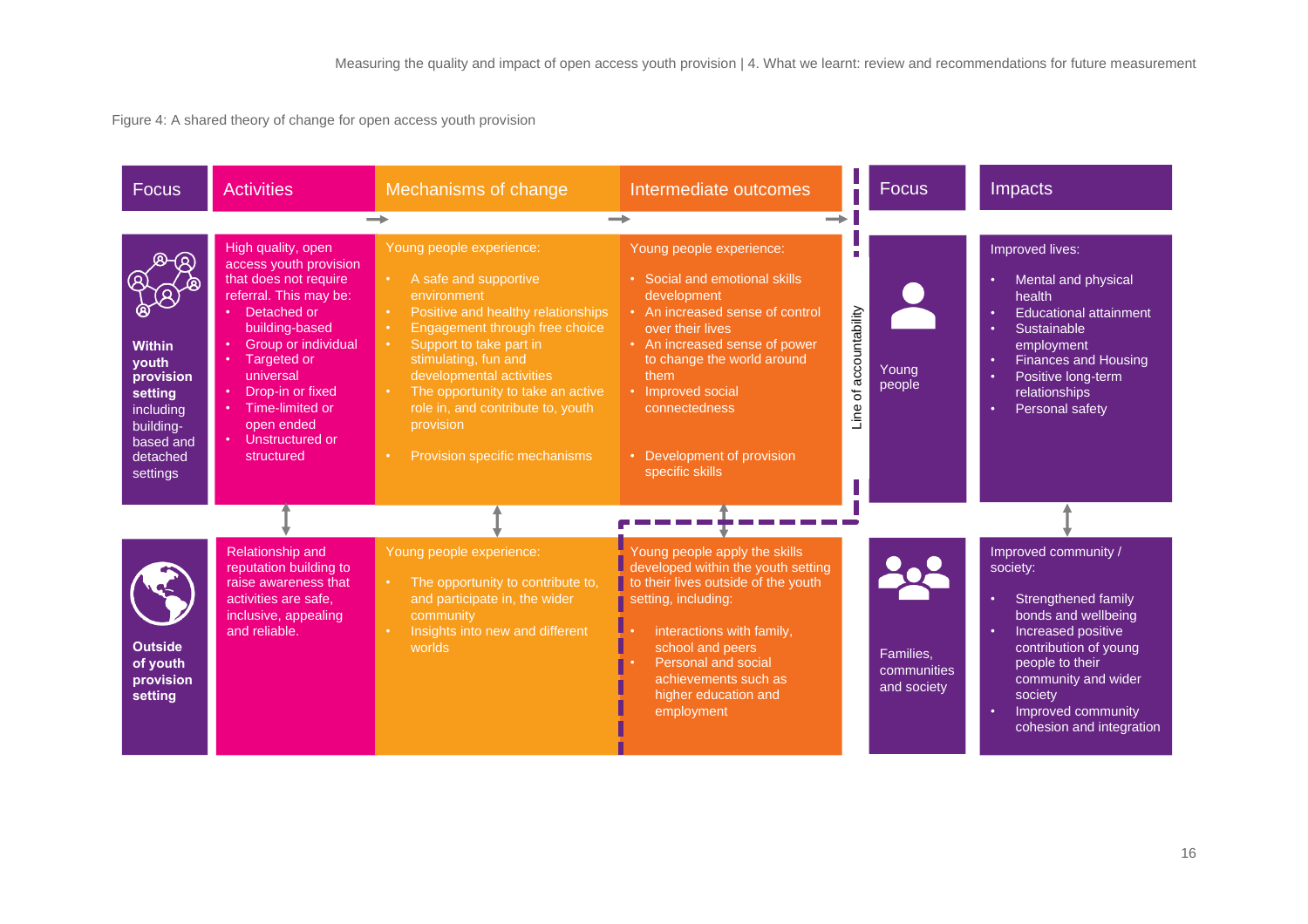## <span id="page-16-0"></span>**4.2 Review of measures and data collection**

The measures identified and developed for use in the YIF learning project (outlined in section 3) were reviewed following completion of the data collection process in Summer 2020. This section summarises what we've learnt about the measures, based on our experience of collecting and working with the data, alongside feedback from 31 grant holders who were interviewed as part of the YIF learning project.

#### **4.2.1 Beneficiary and engagement data**

Generally, grant holders found this straightforward as they already collected this data. It appears that challenges were mainly related to recording and reporting the data. Some participants also discussed challenges with collecting demographic data as a result of young people not wanting to disclose information or the questionnaire response options not feeling representative to young people.

We recommend that:

Researchers and/or youth organisations work with young people to develop more sensitive, appropriate and reflective ways of collecting demographic (beneficiary) data, especially related to ethnicity and gender.

#### **4.2.2 Feedback**

Participants generally felt that the feedback data collection process was simple and very helpful. One participant described it as being most immediately useful to youth workers because it offered clear and swift metrics on where they could improve practice with and for young people. They described how user feedback helped them identify gaps and areas for improvement and where they were doing the right things. Implementing changes and improvements in response to user feedback was described as having had a positive impact on young people.

Participants also found it useful to compare user feedback across their different settings and activities and would have liked the opportunity to compare their user feedback data with the wider cohort. This cohort level dataset was not available for participants to view during the two-year YIF data collection period. However, a comparative dataset for the YIF cohort is now available via the [YIF open access data dashboard.](https://www.thinknpc.org/resource-hub/yif-dashboard/) Organisations made use of the flexible ways in which the data could be collected (e.g. throwing balls into buckets to represent answers to the feedback questions) to make it more engaging for young people, and a small number felt the wording of questions could have been simplified. The number of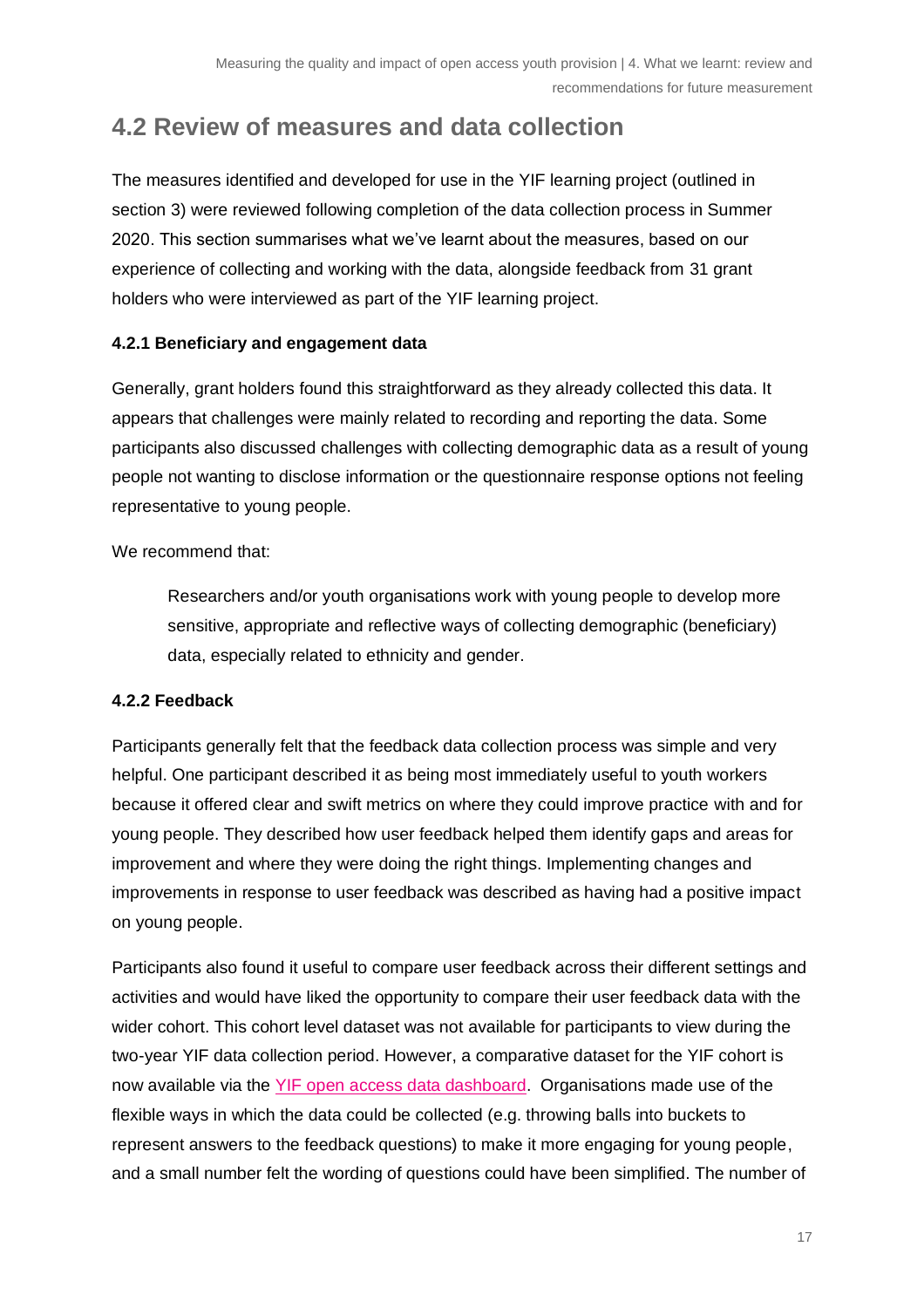## responses received for each feedback question is shown in Table 4, which indicates the questions that were asked most (and least) frequently by grant holders.

Table 4: Number of times feedback questions were used by grant holders

| <b>Item</b>                                                      | <b>Count</b> |
|------------------------------------------------------------------|--------------|
| Theme: Safe and supportive environment                           |              |
| How much do you trust the staff                                  | 3395         |
| How safe do you feel                                             | 3240         |
| To what extent do you receive the support you need               | 2981         |
| How much do you feel a sense of community                        | 2148         |
| How much do you feel valued as an individual                     | 1899         |
| How respected do you feel                                        | 1764         |
| How included do you feel                                         | 1540         |
| How much do you feel the staff trust you                         | 997          |
| Quality and value of provision                                   |              |
| To what extent do you think the services are good quality        | 2241         |
| How much do you value the organisation                           | 1232         |
| To what extent do you feel it is worth your time and effort      | 987          |
| Stimulating, positively challenging and fun activities           |              |
| How much do you feel a sense of purpose and achievement          | 3525         |
| How much do you enjoy your time                                  | 2878         |
| How much do you feel positively challenged by the activities     | 1679         |
| <b>Empowerment and voice</b>                                     |              |
| How much do you influence how the services are run               | 2712         |
| How empowered do you feel to make a positive change in your life | 1792         |
| How likely will changes be made as a result of your feedback     | 683          |

Based on the grant holder feedback and our experience working with the data, we make the following recommendations related to the collection of feedback from young people.

1. Providers of open access youth provision should continue to use feedback questions to collect systematic data from young people about their experiences. This data is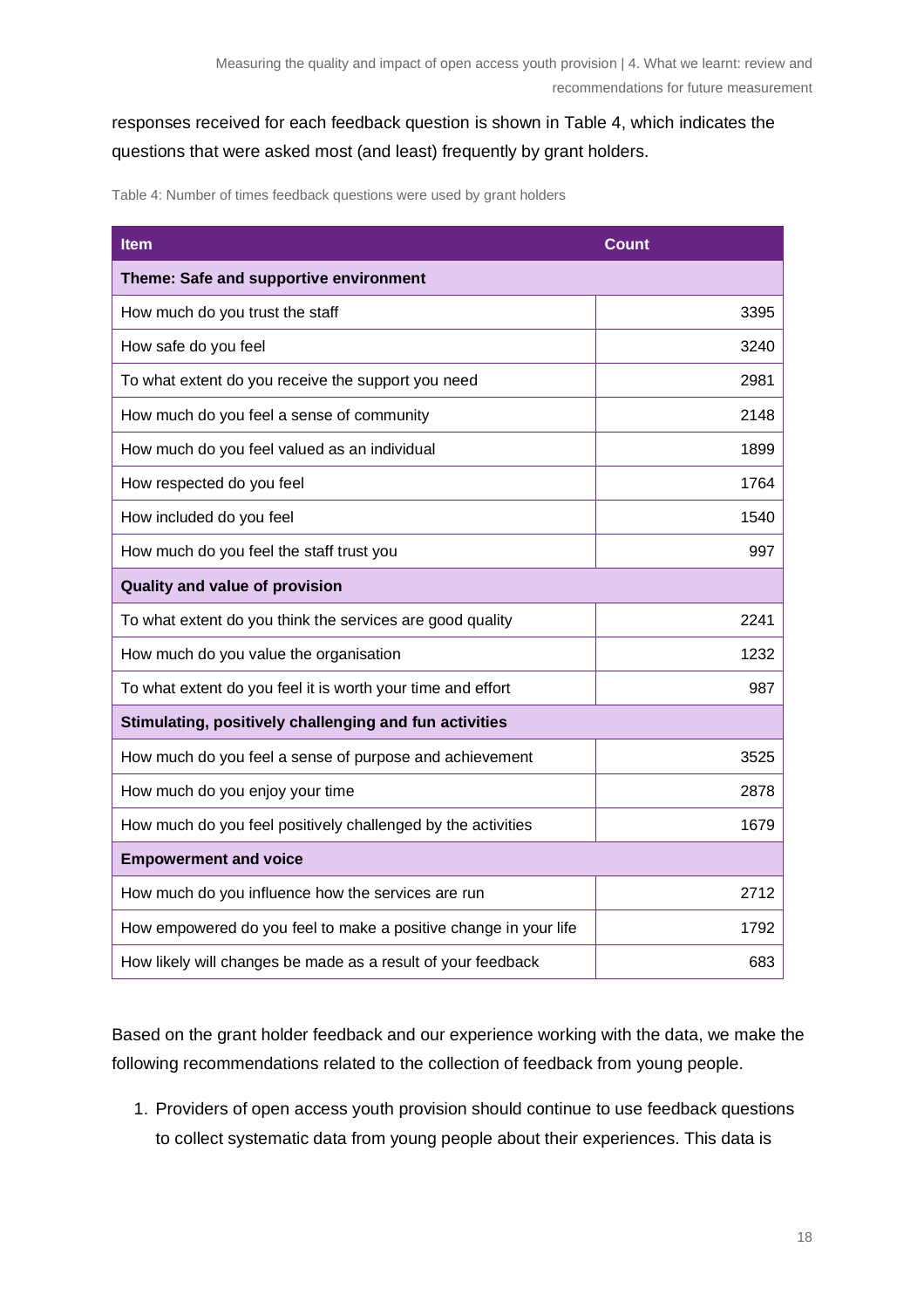relatively easy to collect, offers young people regular and routine opportunities to share their views, and the findings are relevant and actionable.

- 2. We recommend an updated feedback question bank (Appendix B), which is aligned with the mechanisms of change set out in the revised theory of change (see Figure 4). We also suggest using a 5-point response scale as we believe this will enable greater insight into the variation that exists in young people's experiences. To ensure the response scale is appropriate for all questions, we have rephrased the questions into a set of statements that can be rated by young people on a 5-point agreement scale.
- 3. When planning a user feedback exercise with young people, organisations should refer to the 'feedback question bank' and choose those that are of most interest or most relevant to their work. We recommend that the wording of these questions is *not*  adapted so that data can be compared.
- 4. There is no set format for collecting user feedback, and organisations should consider whether a standard questionnaire is the best method for collecting data or using more interactive methods. It is important to ensure that young people are comfortable responding in a group where group methods are used (that is, where their individual responses may not be anonymous).
- 5. Organisations should collaborate to submit and collate aggregate user feedback data. This will help to develop a national picture and facilitate sector-led benchmarking. We recommend that this is supported by funders of open access youth provision and builds on the existing [YIF dashboard.](https://www.thinknpc.org/resource-hub/yif-dashboard/)
- 6. In administering the feedback questions, let young people know that they can ask for clarification if they do not understand any of the words used in the measure. This will actively improve the process, rather than compromise its validity.
- 7. Consider using the feedback questions alongside the Centre for Youth Impact's Youth Engagement Survey (YES), which is a measure of young people's mental engagement with provision. This is important because young people's mental engagement with provision is expected to promote growth in social and emotional skills (see Appendix A for further information).

### **4.2.3 Quality**

The grant holders who participated in the quality process generally described it as timeintensive but high value. Some participants described how staff were initially sceptical or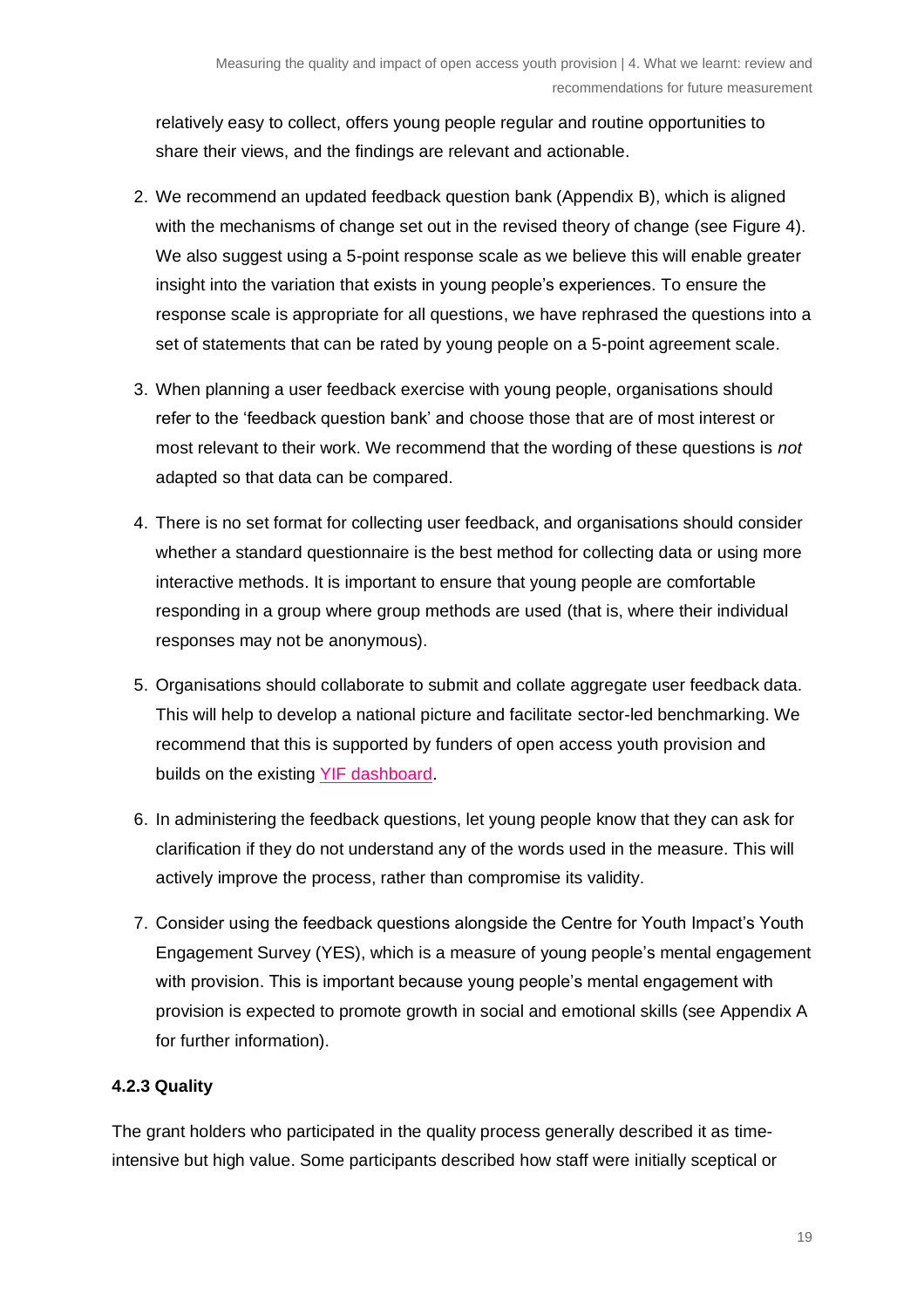resistant to the process but changed their minds after participating. Several participants felt they made the most changes to practice based on the quality process. Participants described how the SEL-PQA gave them a shared language for organisational discussions about their work. The experiences of individual grant holders are described below:

**Grant holder A** described the PQA as a 'huge' piece of work but felt they could still see the benefit through their staff. This included small things like welcoming young people by name when they enter the building. They found it was useful for youth workers to go through the organisational self-assessment process because they are much stronger youth workers as a result. This grant holder had funding to continue with some YIF activities and still use the quality approach.

**Grant holder B** described the quality process as '*the most valuable thing through the whole projec*t'. They were initially a bit sceptical because they were concerned it wouldn't fit the context of youth provision in England and felt it was cumbersome. Staff found it daunting, but with the support of the learning team, they were able to break it down into 'bite-sized chunks' to think through what it meant. Staff were really engaged and took ownership of the process. Reflecting on the experience, this grant holder felt that the quality process had really helped staff to look at their practice and understand what they are offering.

**Grant holder C** is continuing to use the quality process, including peer observations. They described this as a complete turnaround from being the part of the YIF evaluation to which staff were most resistant. They intended to focus on specific aspects of the quality process to make it *'less time consuming'.* They also intended to introduce this across other services. Once the team grew more comfortable with observing a colleague, they were able to see how they could use it as a positive tool to celebrate the good things they do, but also to inform changes in how they worked with groups of young people. By observing not just the individuals but also the dynamics and the flow, it has enabled the grant holder to run better group sessions and to operate more smoothly.

In addition to the above, several participants felt the quality approach would have been more beneficial with an external 'assessor' and felt that self-evaluation had limitations. Outside of the YIF, as part of the [Youth Programme Quality Intervention,](https://www.youthimpact.uk/ypqi-uk) external assessment using the SEL-PQA is available. One grant holder was able to access this support and described how it was useful to get an outside perspective. Some organisations found that they didn't have the capacity to participate in the quality process as part of the YIF learning project but were interested in doing so in the future. Suggested improvements included providing a condensed version of the PQA for smaller organisations and less frequent data collection to reduce the burden on staff.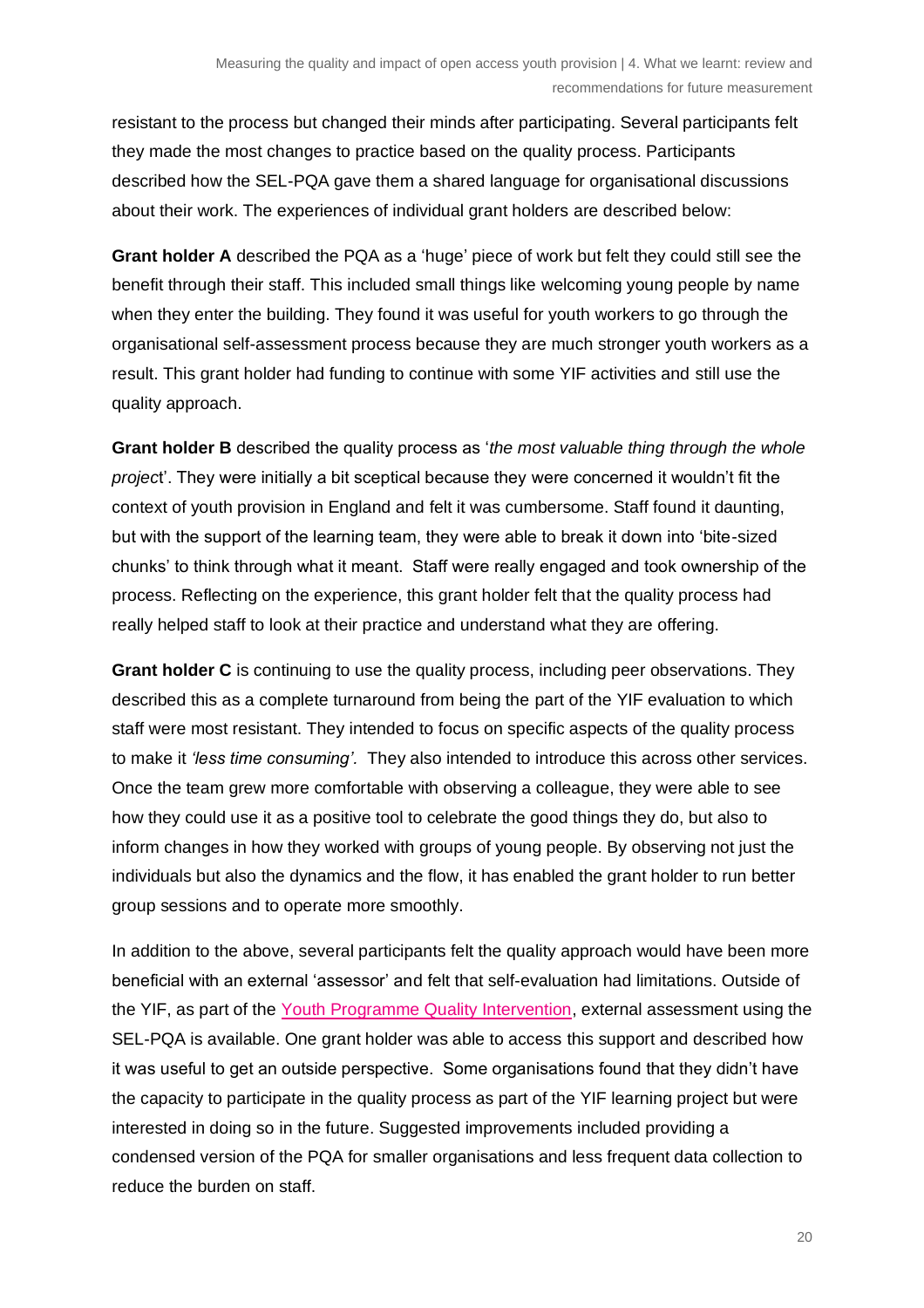**Grant holder D** decided not to take part in the quality process because their staff team was not ready, and they felt that feedback would be taken personally because of the culture within the team at the time. The grant holder described how you need a real team spirit and commitment to doing better, and they believe it is important that observations are not taken as individual criticism but as a wider issue of practice. They felt that some staff members would not respond well to individual observations.

Based on this feedback, and our experience of working with the quality process, we make the following recommendations:

- 1. Providers of open access youth provision should continue to use the SEL-PQA process to observe and measure the quality of youth provision. The Centre for Youth Impact has already worked with the developers to produce a shorter version of the SEL-PQA, and the content has been adapted to be more appropriate for the UK. The Centre is continuing to pilot the quality approach as part of a fuller programme of support [\(Youth Programme Quality Intervention\)](https://www.youthimpact.uk/ypqi-uk), and findings will be reported in September 2021. To find out about using the SEL-PQA to measure the quality of provision, please contact [hello@youthimpact.uk.](mailto:hello@youthimpact.uk)
- 2. Consider how to prepare organisations and staff for taking part feedback clearly suggests that staff valued and benefited from the process once they were able to overcome initial reservations about being observed and felt clear about what was required. Staff teams where trust is low need support and development before taking part in the quality process.

#### **4.2.4 Outcomes**

The collection of outcomes data was the most challenging of all the data collected in the YIF evaluation. We asked grant holders for their insights into the reasons for this, which included:

a. **Not being prioritised by the sector** – some grant holders described a general lack of appetite from some organisations to *measure* outcomes despite there being a strong appetite for *data* that demonstrates impact. One grant holder described outcomes data collection as a weakness within the sector. They felt that organisations are very good at working with young people, engaging them and building relationships, but they are not so good at thinking about why they're doing it, what the outcomes are, and how to reflect on that. They described a lack of discipline across the sector in reflecting on what it is trying to achieve.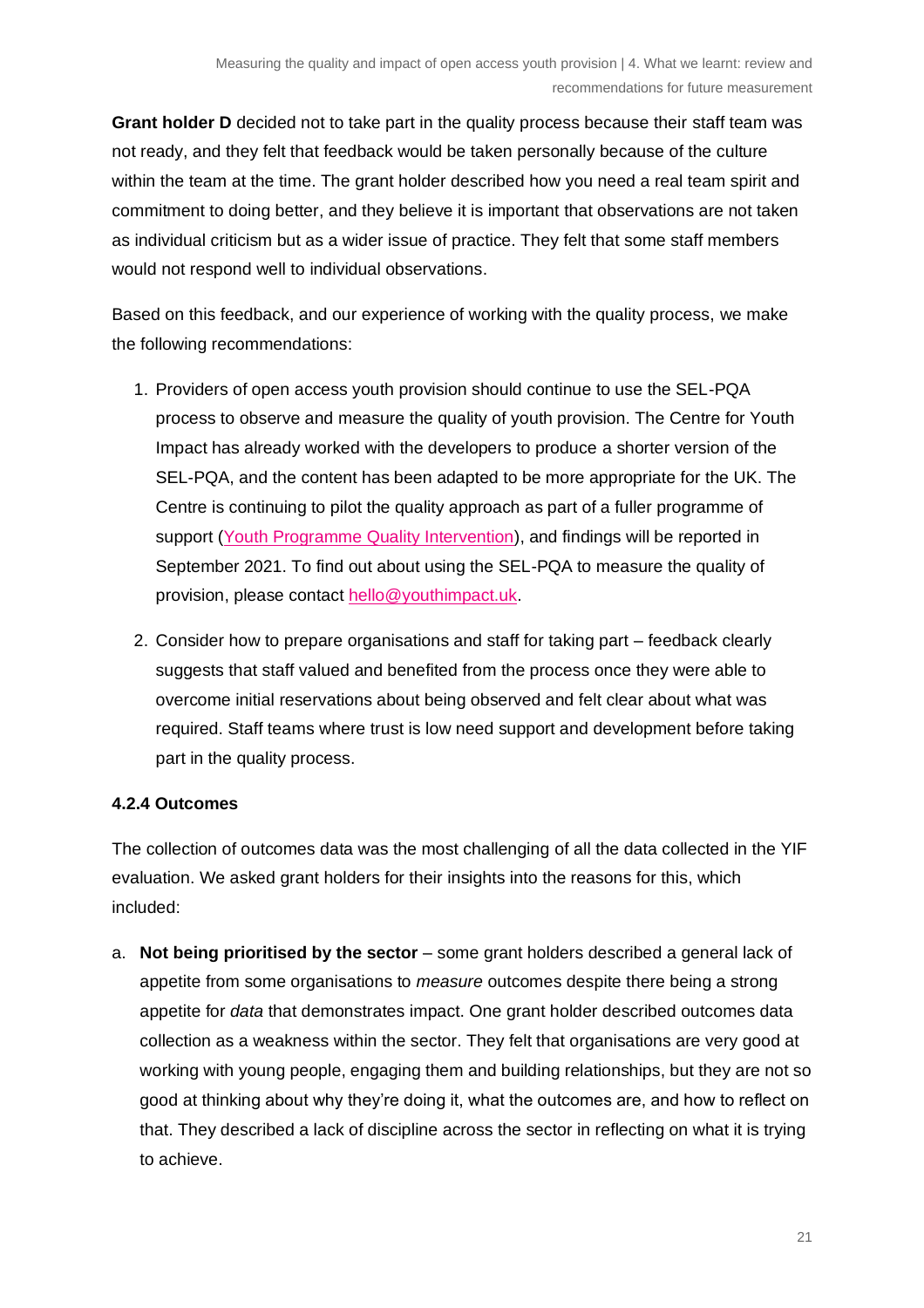- b. **Needing greater clarity and direction** some felt the learning team could have held grantees more accountable for the lack of outcomes data received and that making the process optional hampered data collection.
- c. **Appropriateness of outcomes data for the funded activities** some grant holders felt that the YIF activities were too short-term to gather meaningful data. One grant holder described how outcomes data collection works better on a longer-term project. It should be noted that guidance explicitly stated that the outcomes measure should not be used with young people attending provision that is light-touch, fleeting or irregular. Some also felt that it is a challenge to collect this type of data when working with groups (compared to one-to-one work), particularly where attendance is open and can therefore be infrequent or one-off. One participant described how young people were not interested in how 'recreational' activities impacted on outcomes such as health and wellbeing.
- d. **Alignment with existing practices** some organisations already collected their own outcomes data and felt it would be too much of a burden to collect more.
- e. **Quality of the outcomes survey tool** some participants had questions about the relevance of the YIF outcomes survey tool, including how it fitted with their activities. Some found the language difficult and described the questionnaire as not very visually appealing, and some young people found it long and 'boring'. They described a need for more fun and engaging ways of collecting outcomes data. Organisations had to help some young people to understand the questionnaire, particularly those in the younger age groups. Some participants questioned the reliability of outcome measures with young people and felt that responses were affected by day-to-day events and moods.

Grant holders made the following suggested improvements for the YIF outcomes measure:

- Use digital data collection methods one participant described how they've found it easier to collect data since they've been doing more online work as they can send a link immediately after the session. An online link to the outcomes survey was available through the YIF learning project but was not used by many grant holders.
- Relationships with young people are important help them to understand why you are collecting the data and what will be done with it.
- Identify and work with a small cohort of young people who you are likely to be able to track over time.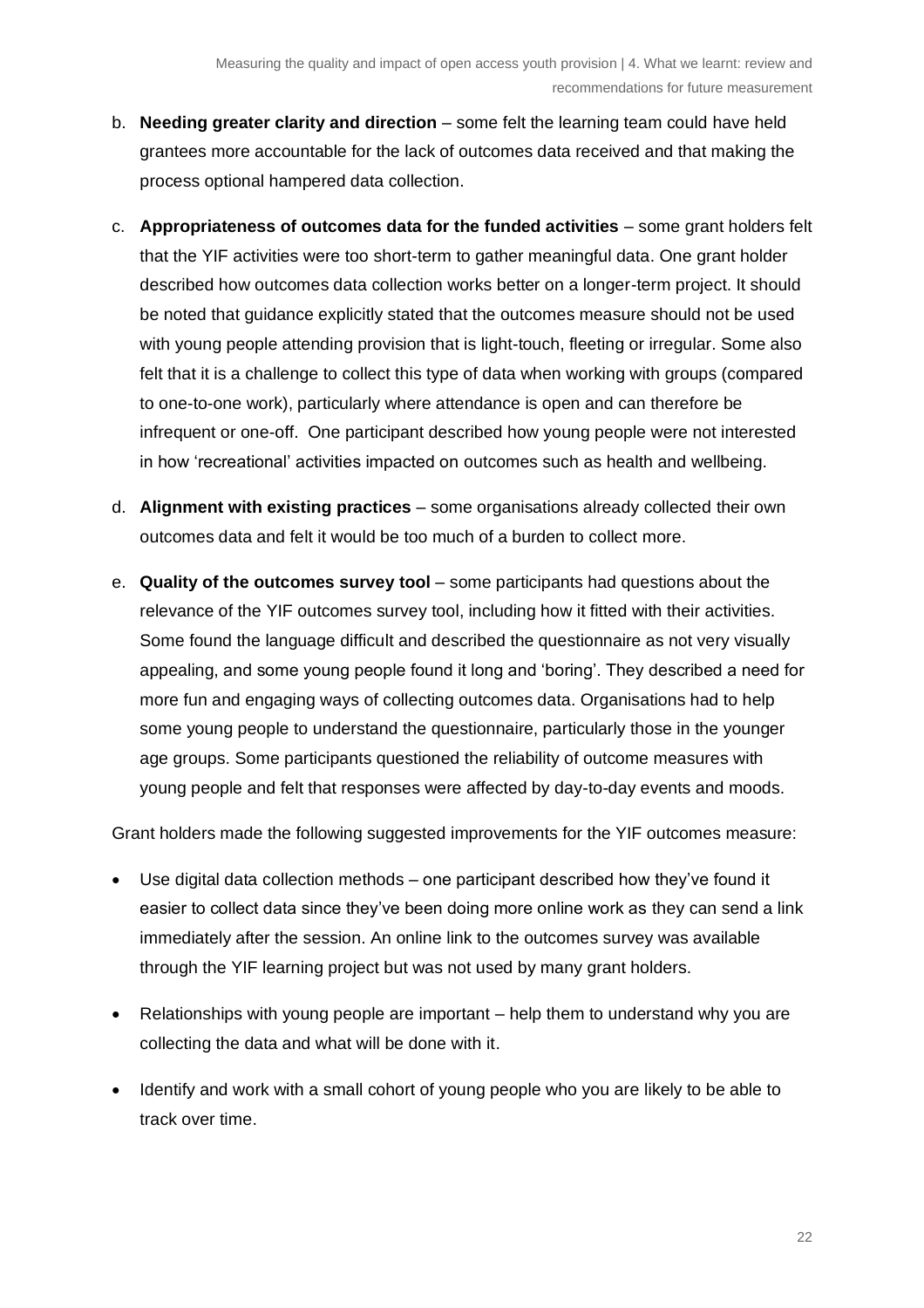Building on these suggestions, our experiences of overseeing the YIF outcomes data collection process, and our wider experiences of collecting outcomes data on different youth project evaluations, the learning team make the following recommendations for future outcome measurement of open access youth provision:

- 1. Outcomes data should only be collected from young people attending youth provision when the following conditions are met:
	- o Provision is *intentionally designed* to improve outcomes (e.g. SEL skills). If activities are designed to be purely recreational, it is not useful to attempt to measure outcomes for young people. A key indicator here is whether youth organisations feel they need to pause or adapt regular activities in order to 'fit in' the SEL elements.
	- $\circ$  The young people attending provision are experiencing sufficient exposure to provision to improve intended outcomes. For SEL skills, this is likely to be *at least* regular weekly attendance over a minimum of two months. Attending one-off activities will not lead to SEL development.
	- $\circ$  It is possible to practically track young people's outcomes over time. Working with smaller subsets of young people (rather than an entire group or cohort) may make this more feasible.
- 2. Alternative ways of collecting outcomes data should be considered instead of, or alongside, using self-report outcome surveys. The Centre for Youth Impact is piloting the use of a suite of measures (see Appendix A), including the Adult Rating of Youth Behaviour (ARYB), an observational rating of SEL outcomes. This reduces the burden on young people to fill out questionnaires. Observation of behaviours is also more sensitive to change, and as the ARYB is based on observations of a pattern of behaviour over approximately two weeks, it is less affected by mood or situation.
- 3. For organisations still interested in using a self-report outcomes tool with young people attending open access youth provision, we suggest using the YIF outcomes measure shown in Table 3 but with the removal of the item 'My life is mostly controlled by external things', as the YIF data suggested that young people misinterpreted this negatively worded question. However, we believe the ARYB (outlined in point 2) is a more suitable measure and should be considered as an alternative.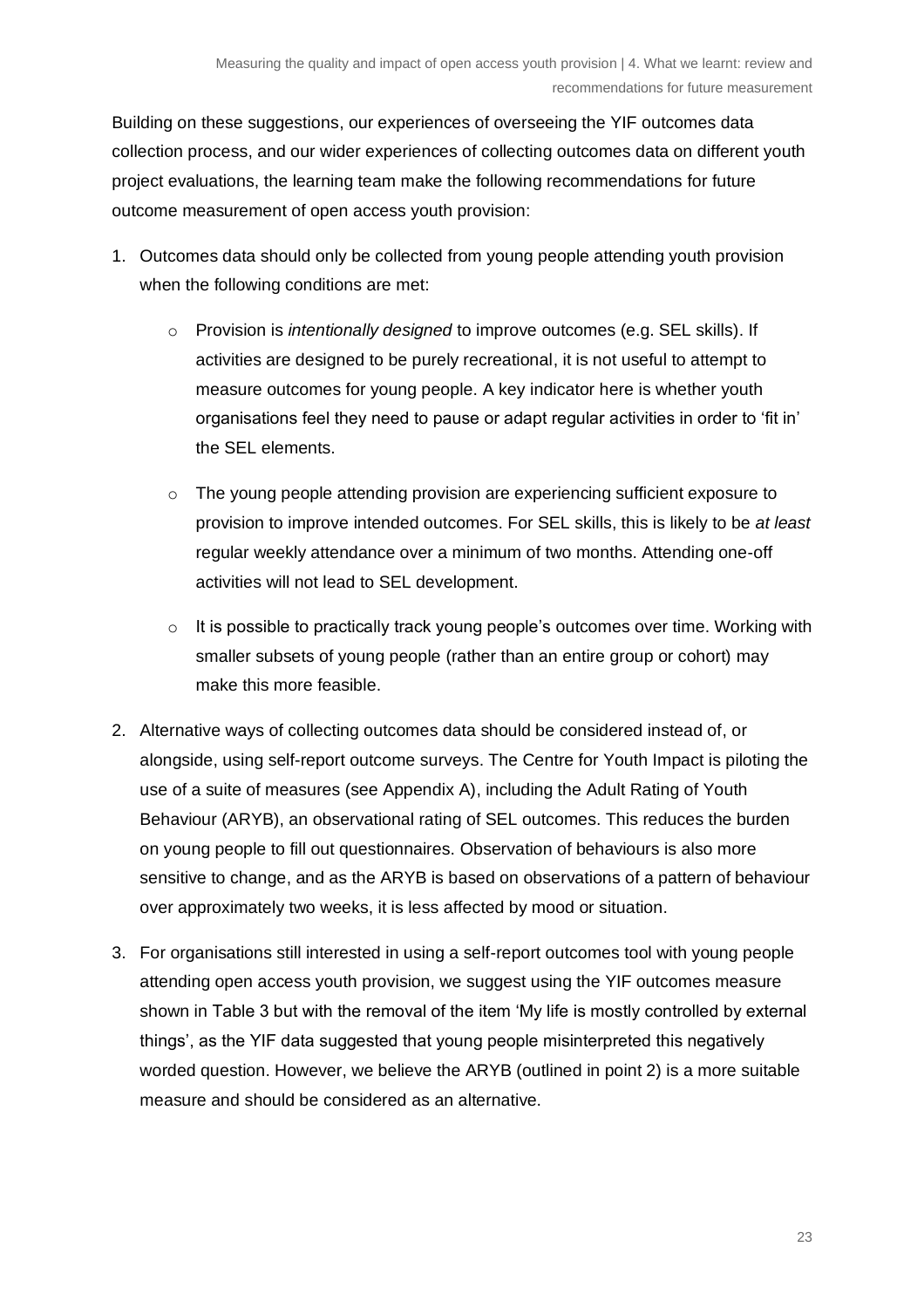# Appendix A: A summary of the Centre for Youth Impact Measures

<span id="page-23-0"></span>

| <b>Name</b>                                             | <b>What it measures</b>                                                                                                                                   | <b>Description</b>                                                                                                                                                                                                                                                                                                                                                                                                                                                                                              |
|---------------------------------------------------------|-----------------------------------------------------------------------------------------------------------------------------------------------------------|-----------------------------------------------------------------------------------------------------------------------------------------------------------------------------------------------------------------------------------------------------------------------------------------------------------------------------------------------------------------------------------------------------------------------------------------------------------------------------------------------------------------|
| <b>Programme Quality</b><br><b>Assessment (PQA)</b>     | The quality of your provision<br>based on observable staff<br>behaviours that support youth<br>engagement and development.                                | The PQA is a quality framework used for observing and scoring the quality of<br>practice. It involves an assessment team of staff in youth organisations and/or<br>trained external assessors observing and rating provision against a detailed list of<br>staff behaviours that promote social and emotional learning as part of an assess-<br>plan-improve cycle.                                                                                                                                             |
| <b>Youth Engagement Survey</b><br>(YES)                 | Young people's engagement with<br>your provision                                                                                                          | The YES is a short self-report questionnaire that asks young people to rate 10<br>statements about the thoughts and feelings they experienced while participating in<br>provision as a measure of mental engagement. This is important because young<br>people's mental engagement with provision is expected to promote growth in<br>social and emotional skills. The YES can be completed regularly by young people<br>at the end of a provision session, and questionnaires can be completed<br>anonymously. |
| <b>Adult Rating of Youth</b><br><b>Behaviour (ARYB)</b> | Young people's social and<br>emotional skills within the<br>supportive environment of your<br>provision.                                                  | The ARYB asks staff to rate young people's social and emotional skills-based on<br>behaviours displayed within the environment of the youth provision settings, as<br>observed during several provision sessions. This is a good indicator of how young<br>people are likely to 'perform' in settings where they are well supported. It<br>measures skills in six domains of SEL functioning: emotion management,<br>empathy, teamwork, responsibility, initiative and problem-solving.                         |
| <b>Youth Report of SEL Skills</b><br>(YRSS)             | Young people's social and<br>emotional skills in their lives<br>outside of your provision (e.g.,<br>with their family, in schools, and<br>in employment). | The YRSS is a self-report questionnaire that asks young people about mental and<br>behavioural aspects of their social and emotional skills in general (i.e. beyond the<br>youth provision setting and into environments such as home and school). This<br>also measures the six domains of SEL outlined above.                                                                                                                                                                                                 |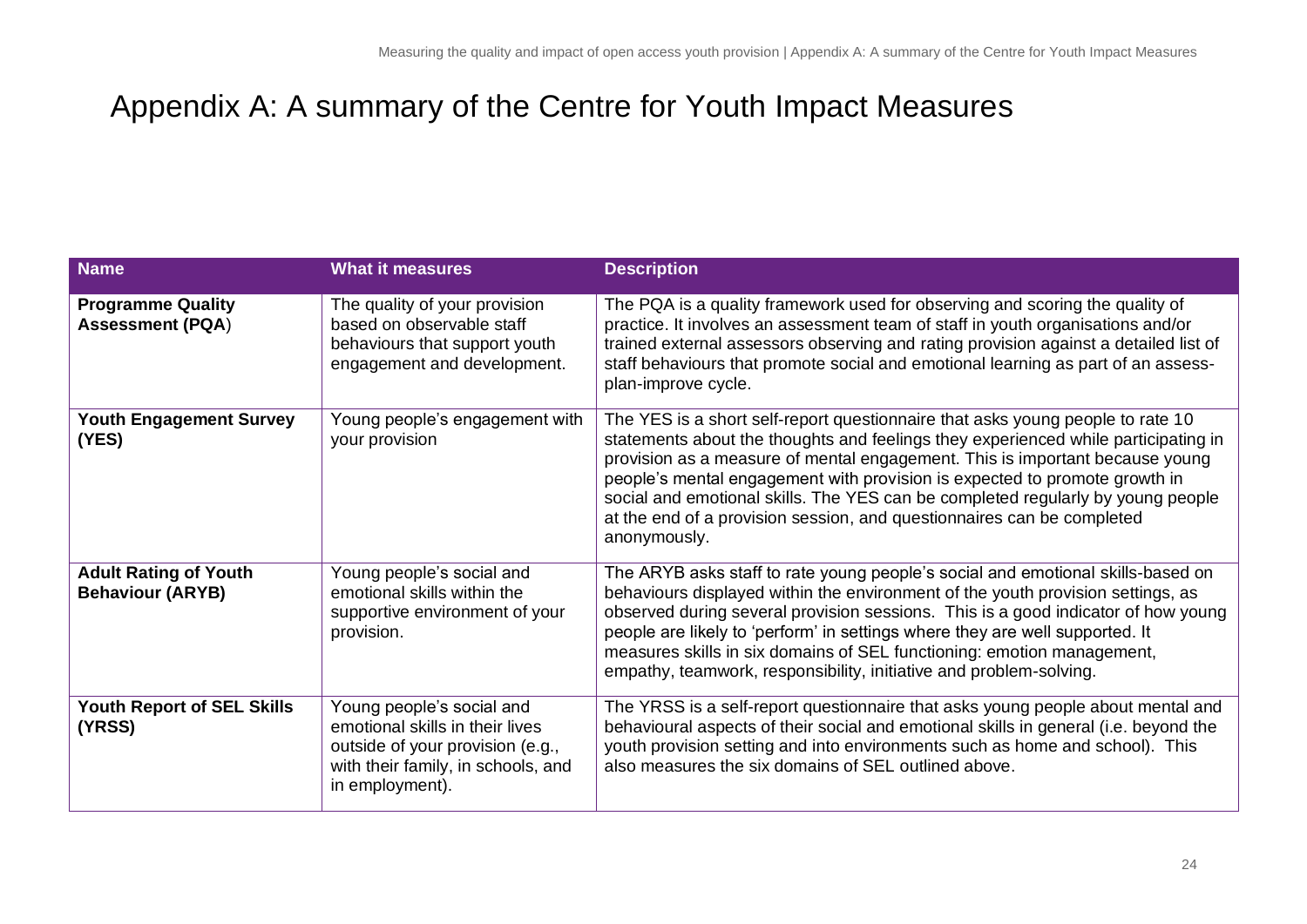# Appendix B: Revised bank of feedback questions to be used with young people

The following table provides an updated set of items (i.e. statements that can be included in a survey) that can be used to gather feedback from young people about their experiences of youth provision. Data can be collected using a paper or online questionnaire as well as more interactive methods such as throwing balls into different buckets that represent the five possible responses. However, it is important to ensure that young people are comfortable responding in a group where group methods are used. The item bank is intended to be used as a flexible set of items from which you can select those that are of most interest and most relevant to your work. We also recommend using these questions alongside the Centre for Youth Impact's Youth Engagement Survey (YES - see Appendix A), which is a measure of mental engagement. This is important because young people's mental engagement with provision is expected to promote growth in social and emotional skills.

<span id="page-24-0"></span>We recommend including demographic questions (e.g. age, ethnicity and gender) where data collection is anonymous. This will help you understand how different young people are experiencing your provision.

All statements are scored on the following response scale: (1) Strongly disagree; (2) Disagree; (3) Neither agree nor disagree; (4) Agree; (5) Strongly agree. Young people should be asked to rate the extent to which they agree or disagree with each of the statements.